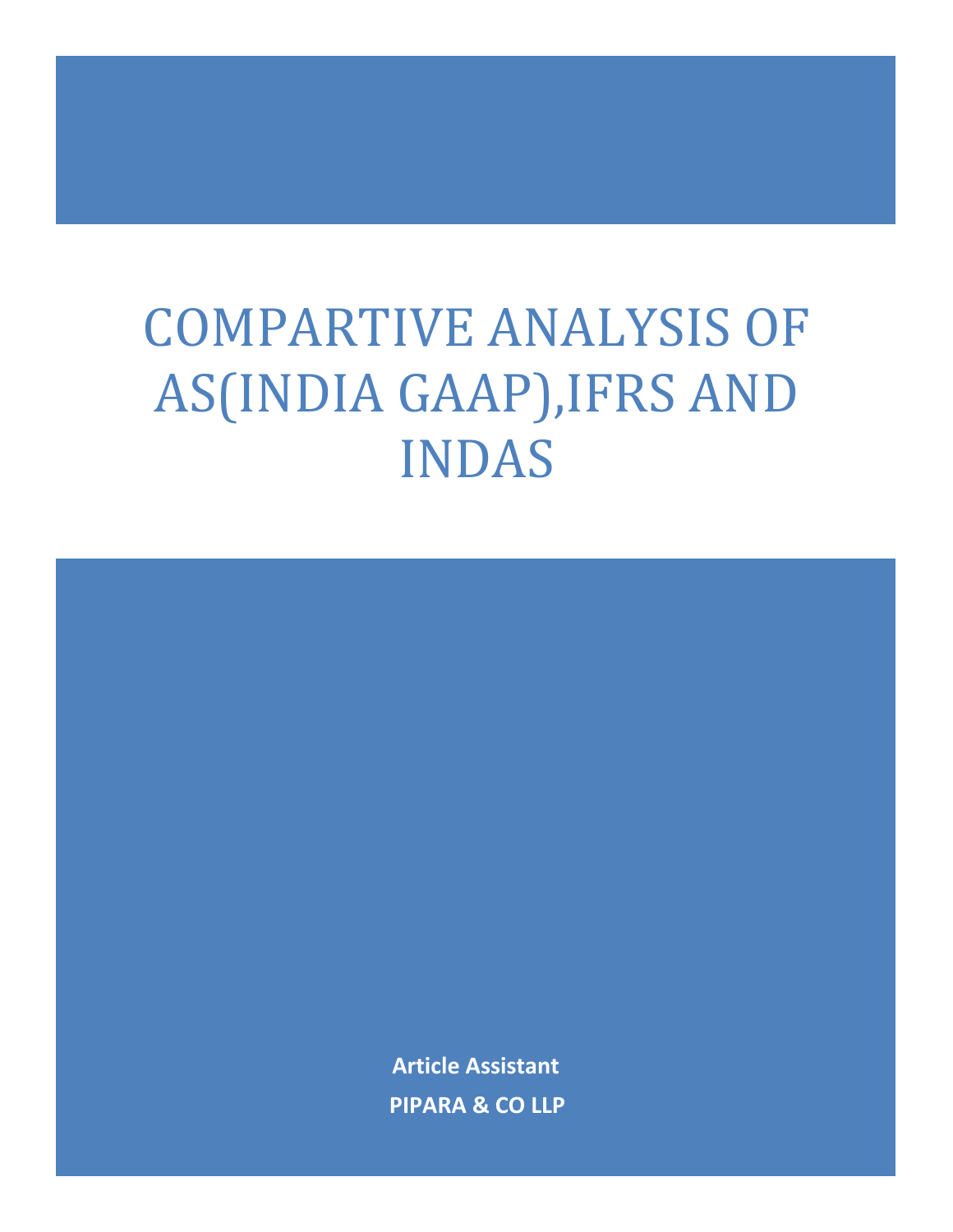| <b>Inventories Primary</b><br><b>Literature</b> | <b>AS2 - Valuation of Inventories</b>                                                                                                                                                                                                                                                                                                                                                                                                                                                                                                                                                                                                                                                                                          | <b>IAS 2 - Inventories</b>                                                                                                                                                                                                                                                                                                                                                                                                                                                                                                                                                                                                                                                                                                                                                                             | <b>Ind AS 2 - Inventories</b> |
|-------------------------------------------------|--------------------------------------------------------------------------------------------------------------------------------------------------------------------------------------------------------------------------------------------------------------------------------------------------------------------------------------------------------------------------------------------------------------------------------------------------------------------------------------------------------------------------------------------------------------------------------------------------------------------------------------------------------------------------------------------------------------------------------|--------------------------------------------------------------------------------------------------------------------------------------------------------------------------------------------------------------------------------------------------------------------------------------------------------------------------------------------------------------------------------------------------------------------------------------------------------------------------------------------------------------------------------------------------------------------------------------------------------------------------------------------------------------------------------------------------------------------------------------------------------------------------------------------------------|-------------------------------|
| <b>Inventories - scope</b>                      | There is no scope exemption<br>in AS 2 for any inventories<br>held by commodity traders.<br>Further, AS 2 totally excludes<br>from its scope<br>(and<br>not<br>just measurement requirements)<br>producers'<br>inventories<br>of<br>livestock, agricultural and forest<br>products, and mineral oils, ores<br>and gases to<br>the extent that they are measured<br>at net realisable<br>value<br>in<br>accordance<br>with well-established practices<br>in those industries. Work in<br>under<br>arising<br>progress<br>construction contracts, including<br>directly related service contracts<br>and work in progress arising in<br>the ordinary course of business of<br>service providers have been<br>scoped out of AS 2. | Measurement requirements of IAS<br>2 do not apply to inventories held<br>by commodity broker-traders<br>who measure their inventories at<br>fair value less costs to sell and<br>producers of agricultural and<br>forest<br>products,<br>agricultural<br>after<br>produce<br>harvest<br>and<br>minerals and mineral products to<br>the extent that they are<br>measured at net realisable value<br>in accordance<br>with<br>well-<br>established<br>practices in those industries.<br>The standard also scopes out<br>biological assets related<br>the<br>agricultural<br>activity<br>and<br>to<br>agricultural produce at the point<br>of harvest Changes in fair value<br>less costs to sell/ changes in net<br>realisable value are recognised in<br>profit or loss in the period of the<br>change. | <b>Similar to IFRS.</b>       |
| Inventories -<br>deferred settlement<br>terms   | purchased<br>Inventories<br><sub>on</sub><br>deferred settlement terms are not<br>explicitly dealt with in<br>the<br>standard<br>accounting<br>on<br>inventories.<br>The cost of inventories generally<br>will be the purchase price for<br>deferred credit terms unless the<br>contract<br>states the interest<br>payable for deferred terms.                                                                                                                                                                                                                                                                                                                                                                                 | Difference between the purchase<br>price of inventories for normal<br>credit terms and the amount paid<br>for deferred settlement terms is<br>recognised as interest expense.                                                                                                                                                                                                                                                                                                                                                                                                                                                                                                                                                                                                                          | <b>Similar to IFRS.</b>       |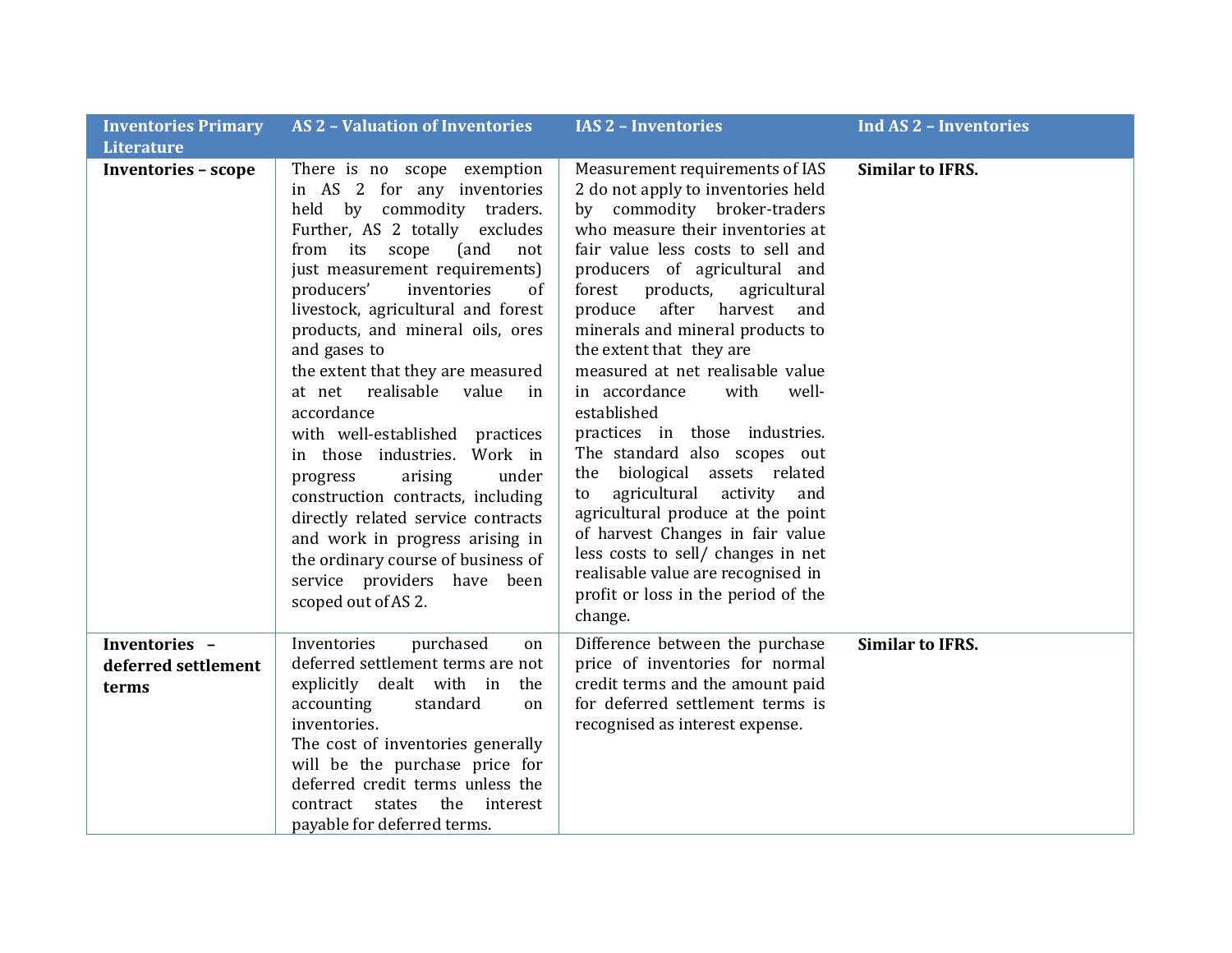| Inventories -<br>cost formula                            | It is not expressly mandated to<br>use the same cost formula<br>consistently for all inventories<br>that have a similar nature and use<br>to the entity. The formula used<br>should reflect the fairest possible<br>approximation to the<br>cost<br>incurred in bringing the items of<br>inventory to their present<br>location and condition. | Requires an entity to use the<br>same cost formula<br>for<br>all<br>having a similar<br>inventories<br>nature and use to the entity. For<br>inventories with a different<br>nature or use, different cost<br>formulas may be justified.                                                                                                                                              | <b>Similar to IFRS.</b> |
|----------------------------------------------------------|------------------------------------------------------------------------------------------------------------------------------------------------------------------------------------------------------------------------------------------------------------------------------------------------------------------------------------------------|--------------------------------------------------------------------------------------------------------------------------------------------------------------------------------------------------------------------------------------------------------------------------------------------------------------------------------------------------------------------------------------|-------------------------|
| Inventories -<br>reversal of write-<br>down of inventory | Nospecific guidance in AS 2 for<br>reversal of write-down of<br>inventories.<br>However, reversals may be<br>permitted as AS 5, Net Profit<br>or Loss for the Period, Prior<br>Period Items and Changes in<br><b>Accounting Policies requires</b><br>this to be disclosed as a<br>separate line item in the<br>statement of profit and loss    | Write-down of inventory is<br>reversed if circumstances that<br>previously caused inventories<br>to be<br>written down below cost no<br>longer exist or when there is<br>clear evidence of an increase in<br>net realisable<br>the<br>value<br>because of changes in economic<br>circumstances.<br>The amount of reversal is<br>limited to the amount of the<br>original write-down. | <b>Similar to IFRS.</b> |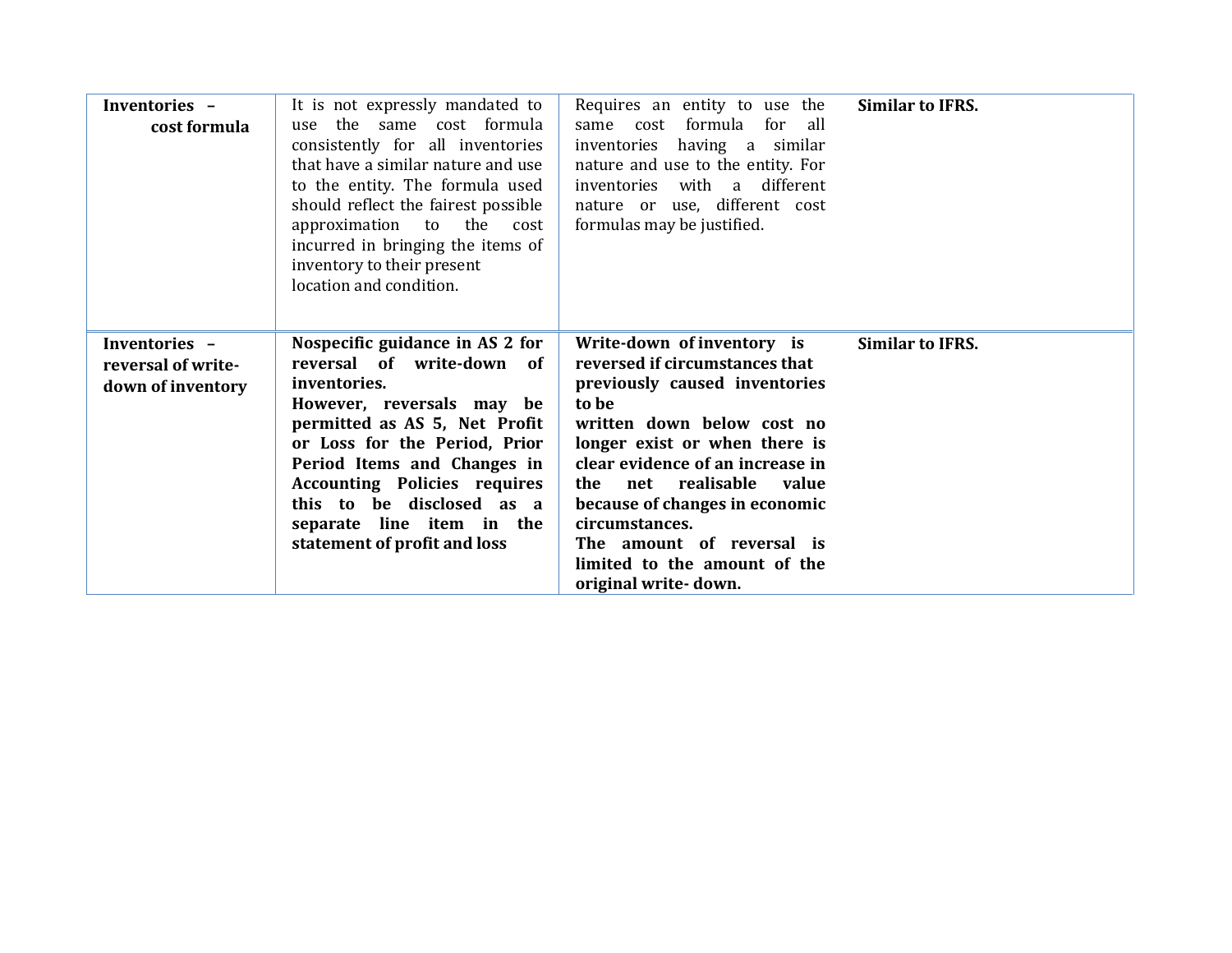| <b>Statement of</b><br><b>Cash Flows -</b><br>primary<br>literature                                                 | <b>AS 3 - Cash Flow Statements</b>                                                                                                                                                                                                                                                                                                                                                                                   | <b>IAS 7 - Statement of Cash Flows</b>                                                                                                                                                                                                                                                              | <b>Ind AS Flows7-Statement of Cash</b> |
|---------------------------------------------------------------------------------------------------------------------|----------------------------------------------------------------------------------------------------------------------------------------------------------------------------------------------------------------------------------------------------------------------------------------------------------------------------------------------------------------------------------------------------------------------|-----------------------------------------------------------------------------------------------------------------------------------------------------------------------------------------------------------------------------------------------------------------------------------------------------|----------------------------------------|
| <b>Statement of Cash</b><br><b>Flows</b><br>bank<br>overdrafts                                                      | Bank overdrafts are considered as<br>financing activities.                                                                                                                                                                                                                                                                                                                                                           | Included as cash and cash<br>equivalents if they form an<br>integral part of an entity's cash<br>management.                                                                                                                                                                                        | <b>Similar to IFRS.</b>                |
| <b>Statement of Cash</b>                                                                                            | Cash flows from items disclosed as                                                                                                                                                                                                                                                                                                                                                                                   | As presentation of items as                                                                                                                                                                                                                                                                         | <b>Similar to IFRS.</b>                |
| Flows - cash flows<br>from extraordinary<br>items                                                                   | extraordinary are classified<br>as<br>financing activities as appropriate,<br>and separately disclosed.                                                                                                                                                                                                                                                                                                              | extraordinary is not permitted,<br>the cash flow statement doesnot<br>reflect any items of cash flow as<br>extraordinary.                                                                                                                                                                           |                                        |
| <b>Statement of Cash</b><br>Flows - interest<br>and dividend                                                        | For Financial enterprises: Interest<br>paid and interest and dividend<br>received are to be classified as<br>operating activities.<br>Dividend paid is to be classified as<br>financing activity.<br>For other enterprises:<br>Interest and dividends received<br>are required to be classified as<br>investing activities. Interest and<br>dividends paid are required to be<br>classified as financing activities. | May be classified as operating,<br>investing or financing activities in<br>a manner consistent from period<br>to period.                                                                                                                                                                            | <b>Similar to Indian GAAP</b>          |
| Statement of<br>Cash<br><b>Flows - acquisition</b><br>and disposal of<br>properties held<br>for<br>rental to others | No specific guidance.                                                                                                                                                                                                                                                                                                                                                                                                | Entities might routinely sell<br>items of property, plant and<br>equipment that they have<br>previously held for rental to<br>Cash<br>others.<br>payments/<br>in<br>receipts<br>respect<br>of<br>acquisition/ disposal of such<br>classified<br>assets<br>are<br><b>as</b><br>operating activities. | <b>Similar to IFRS.</b>                |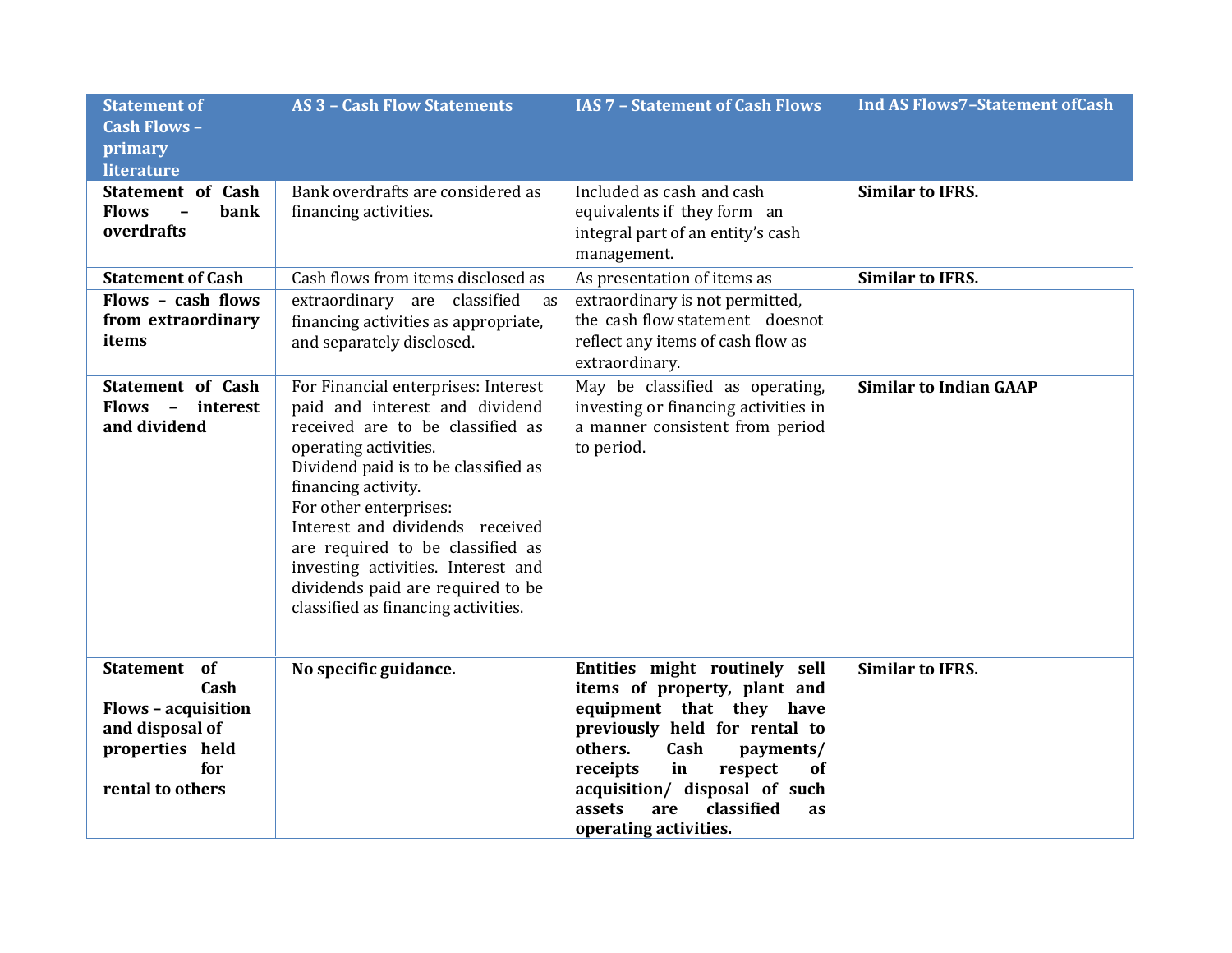| <b>Accounting Policies,</b>                                                                                                                           | AS 5 - Net Profit or Loss for                                                                                                                                                                                                                                                                                                                                                                                                                                                                                                                                                                                                                                                             | <b>IAS 8 - Accounting Policies,</b>                                                                                                                                                                                                                                                                                                                                                                                                                   | <b>IndAS</b>                                         |
|-------------------------------------------------------------------------------------------------------------------------------------------------------|-------------------------------------------------------------------------------------------------------------------------------------------------------------------------------------------------------------------------------------------------------------------------------------------------------------------------------------------------------------------------------------------------------------------------------------------------------------------------------------------------------------------------------------------------------------------------------------------------------------------------------------------------------------------------------------------|-------------------------------------------------------------------------------------------------------------------------------------------------------------------------------------------------------------------------------------------------------------------------------------------------------------------------------------------------------------------------------------------------------------------------------------------------------|------------------------------------------------------|
|                                                                                                                                                       |                                                                                                                                                                                                                                                                                                                                                                                                                                                                                                                                                                                                                                                                                           |                                                                                                                                                                                                                                                                                                                                                                                                                                                       | <b>8-Accounting Policies,</b>                        |
| <b>Changes</b> in<br><b>Accounting</b><br><b>Estimates and</b><br><b>Errors</b><br>- primary literature                                               | the Period, Prior Period Items<br>and Changes in Accounting<br><b>Policies</b><br>Note: An exposure draft of<br>(Revised), Accounting<br>$AS$ 5<br><b>Policies, Changes in Accounting</b><br><b>Estimates and Errors has been</b><br>issued by the ICAI. Pending<br>finalisation, the<br>discussion<br>below is based on AS 5 as<br>notified under the Companies<br>(Accounting Standards) Rules,<br>2006.                                                                                                                                                                                                                                                                                | <b>Changes in Accounting</b><br><b>Estimates and Errors</b>                                                                                                                                                                                                                                                                                                                                                                                           | <b>Changes in Accounting Estimates</b><br>and Errors |
| <b>AccountingPolicies,</b><br><b>Changes</b> in<br><b>Accounting</b><br><b>Estimates and</b><br><b>Errors</b><br>changes<br>$\mathbf{in}$<br>policies | Changes in accounting policies<br>should be made only if it is<br>required<br>by<br>statute,<br>for<br>compliance with an Accounting<br>Standard<br><sub>or</sub><br>for<br>a<br>more<br>appropriate presentation of the<br>financial<br>statements<br>on<br>a<br>(unless<br>basis<br>prospective<br>transitional provisions, if any, of<br>an accounting standard require<br>together with a<br>otherwise)<br>disclosure of the impact of the<br>same, if material.<br>If a change in the accounting<br>policy has no material effect on<br>the financial statements for the<br>current period, but is expected to<br>have a material effect in the later<br>periods, the same should be | Requires<br>retrospective<br>application<br>changes<br>of<br>in<br>accounting policies by adjusting<br>the opening balance of each<br>affected component of equity for<br>earliest<br>the<br>prior<br>period<br>and<br>the<br>presented<br>other<br>comparative amounts for each<br>period presented as if the new<br>accounting policy had always<br>been applied, unless transitional<br>provisions of an accounting<br>standard require otherwise. | <b>Similar to IFRS.</b>                              |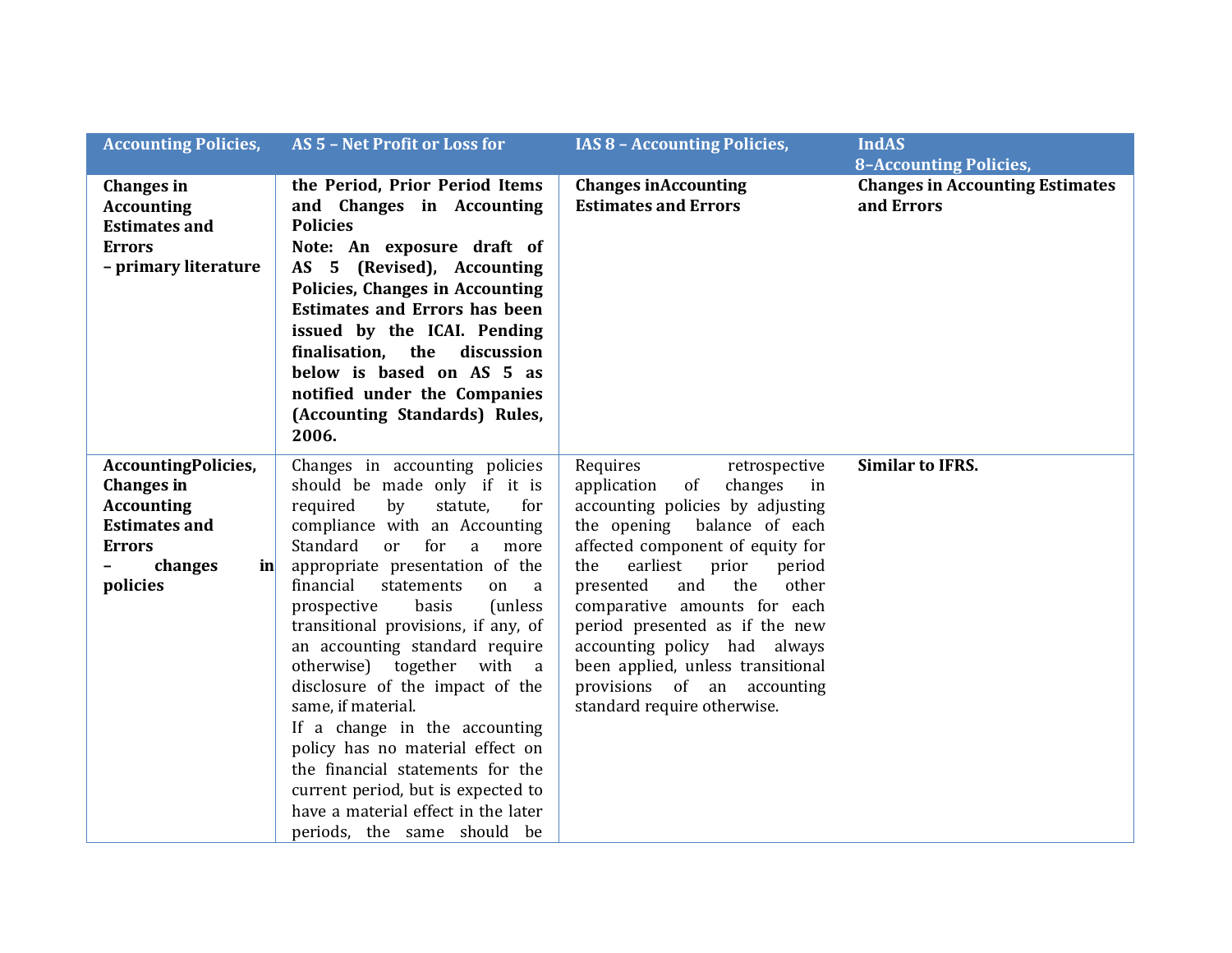|                                                                                                                                                    | appropriately disclosed. However,<br>change in depreciation method,<br>though considered a change in<br>policy,<br>accounting<br>is<br>given<br>effect.<br>retrospective<br>(See<br>discussion on Property, Plant and<br>Equipment below).                                                                          |                                                                                                                                                                                                                                                                                                                                                                                                                                       |                                                                                  |
|----------------------------------------------------------------------------------------------------------------------------------------------------|---------------------------------------------------------------------------------------------------------------------------------------------------------------------------------------------------------------------------------------------------------------------------------------------------------------------|---------------------------------------------------------------------------------------------------------------------------------------------------------------------------------------------------------------------------------------------------------------------------------------------------------------------------------------------------------------------------------------------------------------------------------------|----------------------------------------------------------------------------------|
| <b>AccountingPolicies,</b><br>Changesin<br><b>Accounting</b><br><b>Estimates and</b><br><b>Errors-errors</b>                                       | Prior period items are included in<br>determination of net profit or loss<br>of the period in which the error<br>pertaining to a prior period is<br>discovered and are separately<br>disclosed in the statement of<br>profit and loss in a manner that<br>the impact on current profit or<br>loss can be perceived. | Material prior period errors<br>are corrected retrospectively by<br>the<br>restating<br>comparative<br>for prior<br>periods<br>amounts<br>presented in which the error<br>occurred or if the error occurred<br>before<br>the<br>earliest<br>period<br>presented, by restating the<br>opening statement of financial<br>position.                                                                                                      | <b>Similar to IFRS.</b>                                                          |
| <b>AccountingPolicies,</b><br><b>Changes</b> in<br><b>Accounting</b><br><b>Estimates and</b><br><b>Errors</b><br>-new accounting<br>pronouncements | Not required to be disclosed.                                                                                                                                                                                                                                                                                       | Non-application<br>of<br>new<br>accounting pronouncements that<br>have been issued but are not yet<br>effective as at the end of the<br>reporting period is disclosed. In<br>such a case, known or reasonably<br>estimable information relevant to<br>assessing the possible impact that<br>application of the new accounting<br>pronouncements will have on the<br>financial statements on initial<br>application is also disclosed. | <b>Similar to IFRS.</b>                                                          |
| <b>Accounting</b><br>Policies, Changes in                                                                                                          | No specific guidance.                                                                                                                                                                                                                                                                                               | <b>Permits</b><br>considering<br>recent<br>pronouncements<br>by<br>other<br>standard                                                                                                                                                                                                                                                                                                                                                  | In the absence of an Ind AS<br>that<br>specifically applies to a<br>transaction, |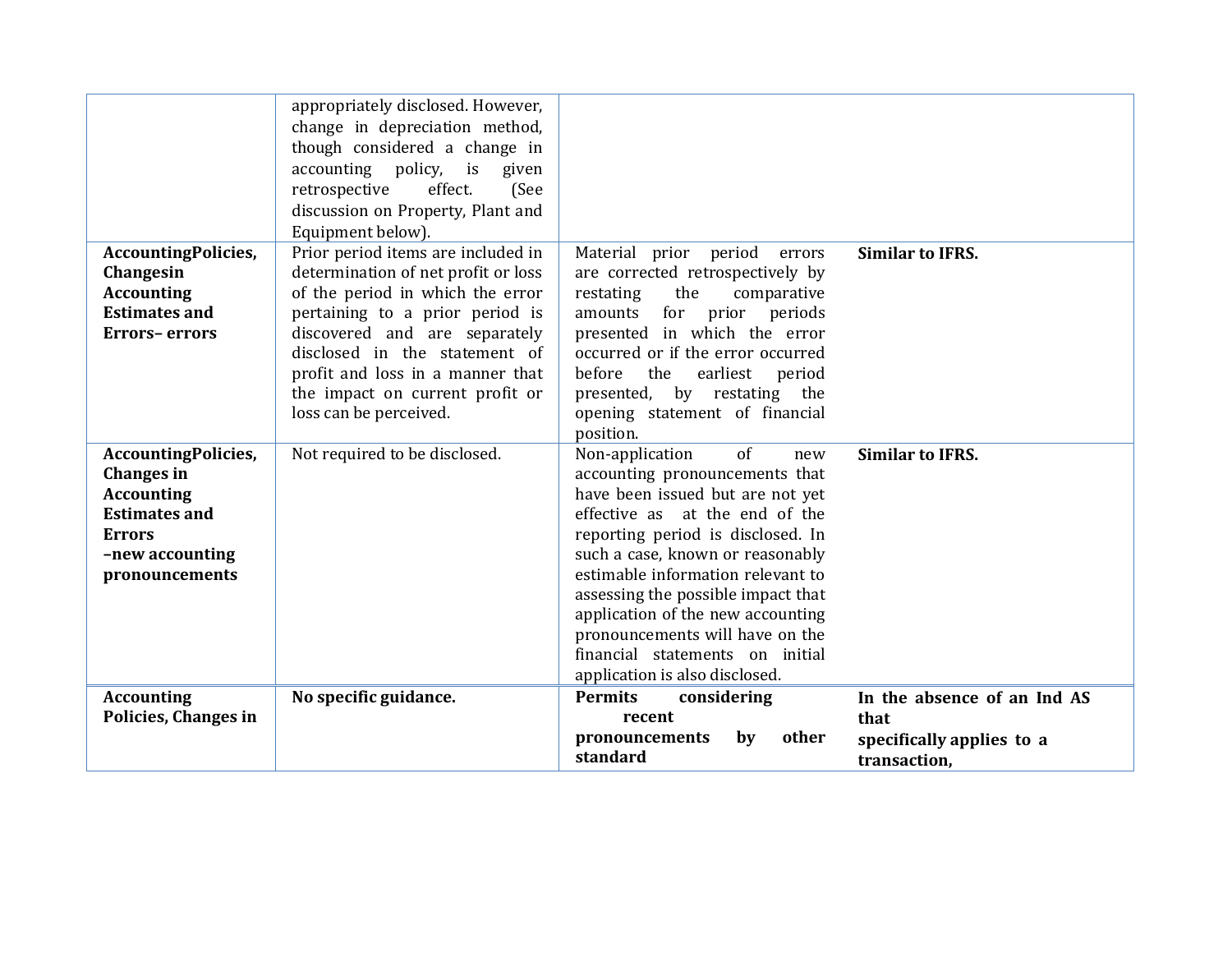| <b>Accounting Estimates</b> | - setting bodies that use a similar   other event or | the<br>condition,                                                  |
|-----------------------------|------------------------------------------------------|--------------------------------------------------------------------|
| and Errors                  |                                                      | conceptual framework to IFRS to   management, while using judgment |
| absence<br>of               |                                                      | the extent these pronouncements in developing and applying an      |
| standard<br><sub>or</sub>   | do not conflict with IFRS.                           | policy,<br>should first<br>accounting                              |
| interpretation<br>that      |                                                      | consider<br>the<br>recent l<br>most                                |
| specifically applies to     |                                                      | pronouncements of the IASB and in                                  |
| a transaction               |                                                      | absence thereof those of the other                                 |
|                             |                                                      | standard - setting bodies that use a                               |
|                             |                                                      | similar conceptual framework to                                    |
|                             |                                                      | develop accounting standards.                                      |
|                             |                                                      |                                                                    |
|                             |                                                      |                                                                    |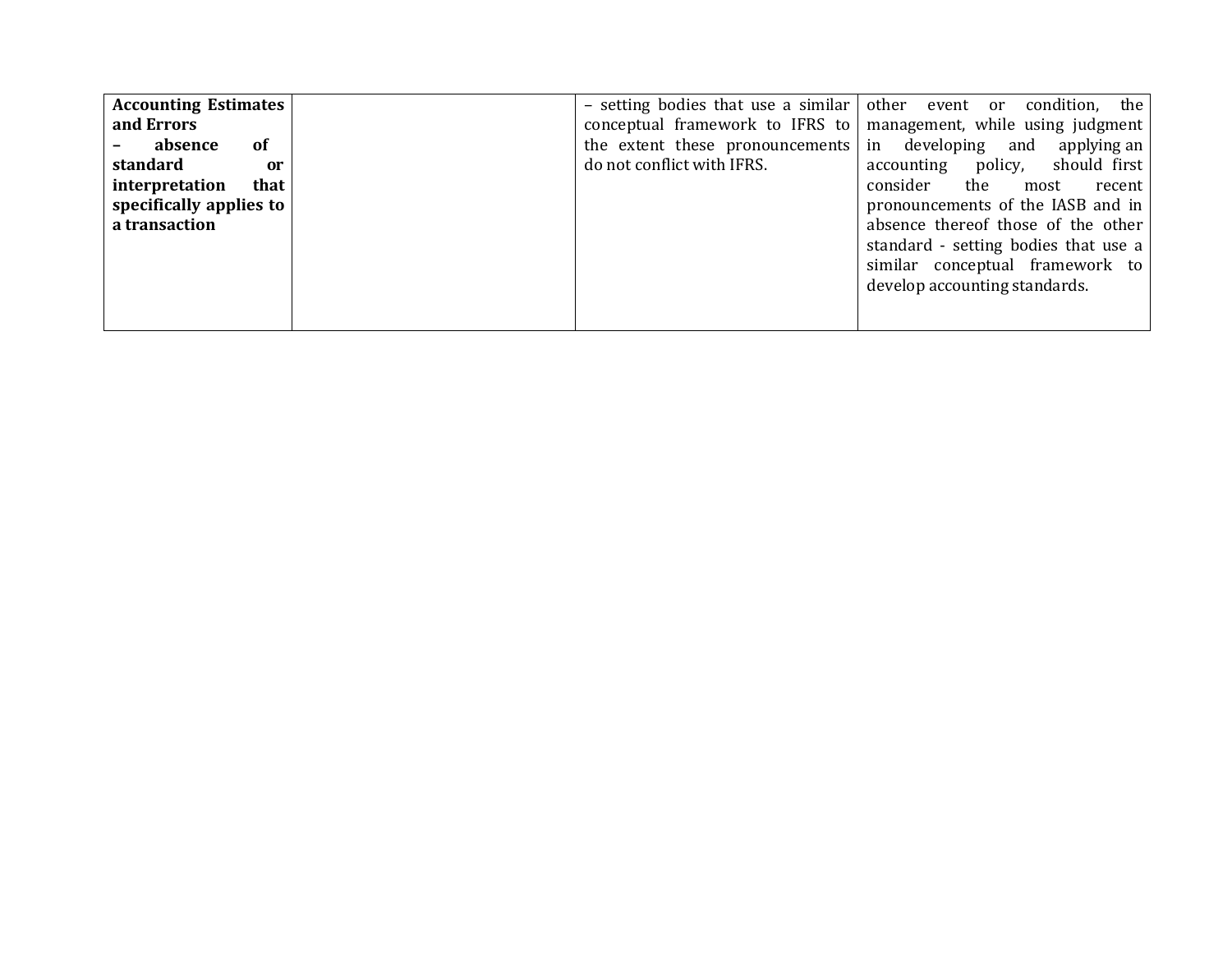| after<br>the<br><b>Events</b><br><b>Reporting Period -</b><br>primary literature | AS 4 - Contingencies and Events<br><b>Occurring after the Balance</b><br><b>Sheet Date</b><br>Note: An exposure draft of AS 4<br>(Revised) Events Occurring<br>After the Balance Sheet Date<br>has been issued by the ICAI.<br>finalisation,<br><b>Pending</b><br>the<br>discussion below is based on<br><b>AS</b><br>notified<br>under<br>the<br>4<br><b>as</b><br><b>Companies</b><br>(Accounti<br>ng Standards) Rules, 2006. | <b>IAS</b><br>- Events After<br><b>10</b><br>the Reporting Period                                                                                                                                                                                                                                                                                                                                       | Ind AS 10 - Events After the<br><b>Reporting Period</b>                                                                                                                                                                                                                                                                                                                                   |
|----------------------------------------------------------------------------------|---------------------------------------------------------------------------------------------------------------------------------------------------------------------------------------------------------------------------------------------------------------------------------------------------------------------------------------------------------------------------------------------------------------------------------|---------------------------------------------------------------------------------------------------------------------------------------------------------------------------------------------------------------------------------------------------------------------------------------------------------------------------------------------------------------------------------------------------------|-------------------------------------------------------------------------------------------------------------------------------------------------------------------------------------------------------------------------------------------------------------------------------------------------------------------------------------------------------------------------------------------|
| after<br>the<br><b>Events</b><br><b>Reporting Period -</b><br>dividends          | Schedule III requires disclosure of<br>proposed dividend in the notes to<br>accounts. However, as per the<br>requirements of AS 4 which<br>override<br>the provisions<br>of<br>Schedule III, dividends stated to<br>be<br>in respect of the period covered<br>by                                                                                                                                                                | Liability for dividends declared to<br>holders of equity instruments are<br>recognised in the period when<br>declared. It is a non-adjusting<br>event.                                                                                                                                                                                                                                                  | <b>Similar to IFRS.</b>                                                                                                                                                                                                                                                                                                                                                                   |
| after<br>the<br>Events<br><b>Reporting Period -</b><br>adjusting event           | No specific guidance.                                                                                                                                                                                                                                                                                                                                                                                                           | When an entity breaches a<br>provision of a long-term loan<br>arrangement<br>on or before the end of the<br>reporting period with the effect<br>that the liability becomes payable<br>on demand, an agreement by the<br>lender after the reporting period<br>and before the authorisation of<br>the financial statements for issue<br>not to demand payment is not<br>considered as an adjusting event. | Where there is a breach of a long-<br>term loan arrangement before<br>the end of the reporting period<br>whereby the liability becomes<br>payable on demand on the<br>reporting date, the agreement by<br>lender before the approval of the<br>financial statements for issue not<br>to demand payment as a<br>consequence of the breach, will<br>be considered as an adjusting<br>event. |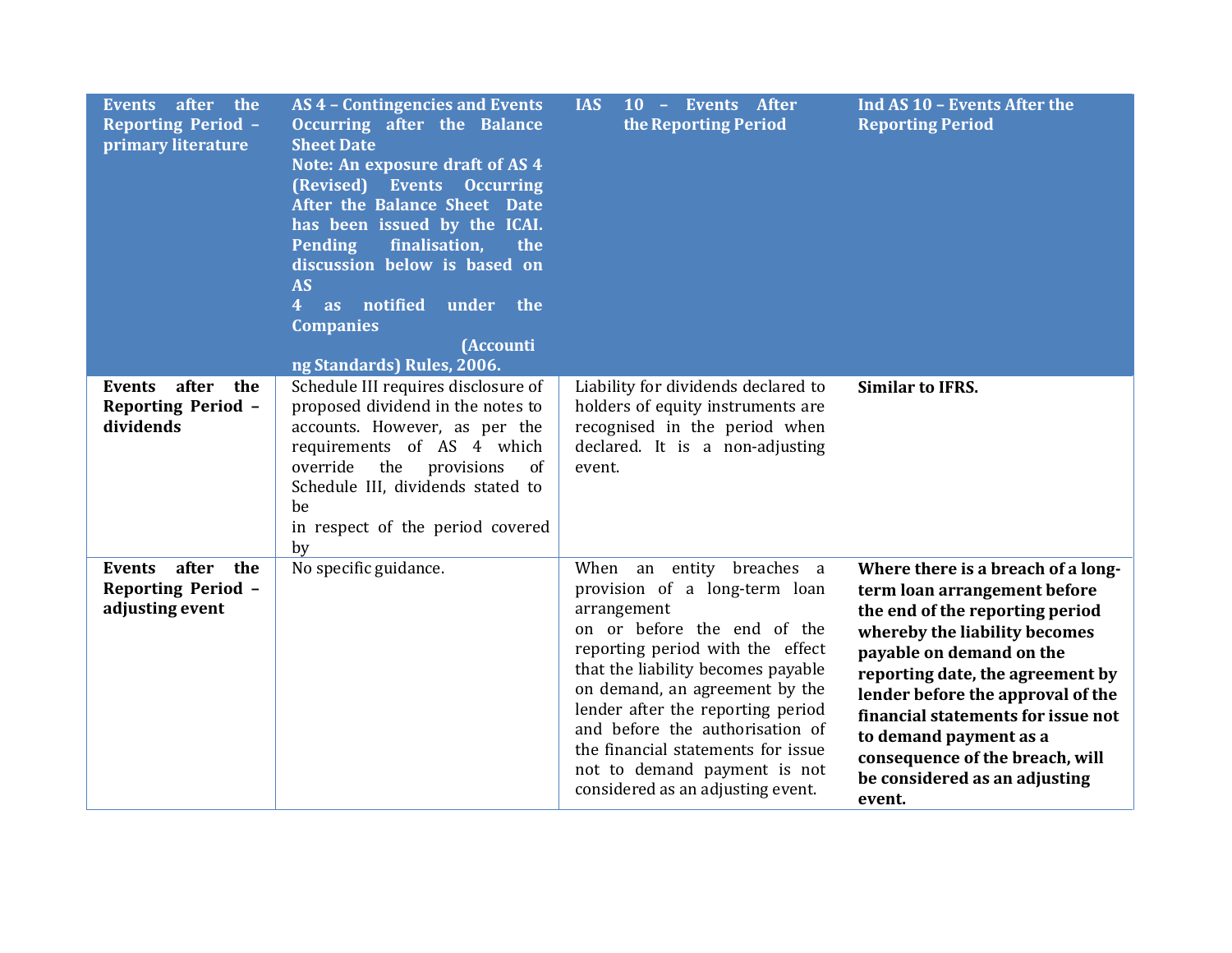| <b>Property, Plant and</b><br>Equipment -<br>primary literature | <b>AS 6 - Depreciation Accounting</b><br>AS 10 - Accounting for Fixed<br><b>Assets</b><br>Note: An exposure draft of AS<br>10<br>(Revised), Property, Plant and<br>Equipment has been issued by<br>the ICAI.<br>The discussion below is based<br>on AS 10 as notified under<br><b>Companies (Accounting</b><br>the<br>Standards) Rules, 2006. | IAS 16 - Property, Plant and<br>Equipment<br>IFRIC 1 - Changes in Existing<br>Decommissioning,<br><b>Restoration</b><br>and Similar Liabilities<br><b>IFRIC 20 - Stripping Costs in the</b><br><b>Production Phase of a Surface</b><br><b>Mine</b>                                                                                                                                                                                                                                                                                                                                                                     | Ind AS 16 - Property, Plant and<br>Equipment<br>Ind AS<br><b>16</b><br><b>Appendix</b><br>$\mathbf{A}$<br><b>Changes in</b> Existing<br><b>Decommissioning, Restoration</b><br>and Similar Liabilities<br>Ind AS 16 - Appendix B -<br><b>Stripping Costs in the Production</b><br><b>Phase of a Surface Mine</b> |
|-----------------------------------------------------------------|-----------------------------------------------------------------------------------------------------------------------------------------------------------------------------------------------------------------------------------------------------------------------------------------------------------------------------------------------|------------------------------------------------------------------------------------------------------------------------------------------------------------------------------------------------------------------------------------------------------------------------------------------------------------------------------------------------------------------------------------------------------------------------------------------------------------------------------------------------------------------------------------------------------------------------------------------------------------------------|------------------------------------------------------------------------------------------------------------------------------------------------------------------------------------------------------------------------------------------------------------------------------------------------------------------|
| <b>Property, Plant and</b>                                      | There is no exemption in AS 10                                                                                                                                                                                                                                                                                                                | Property under construction or                                                                                                                                                                                                                                                                                                                                                                                                                                                                                                                                                                                         | <b>Similar to IFRS.</b>                                                                                                                                                                                                                                                                                          |
| Equipment - scope                                               | for property under development<br>for future use as investment<br>property.                                                                                                                                                                                                                                                                   | development for future use as<br>investment property is excluded<br>from the scope of IAS 16 and is<br>within the scope of IAS 40,<br><b>Investment Property.</b><br>Biological assets that meet the<br>definition of a bearer plant i.e. a<br>living plant that is used in the<br>production<br>or<br>supply<br>of agricultural produce, is<br>expected to bear produce for<br>more than one period and which<br>will not be sold as<br>agricultural<br>produce<br>are<br>included in property, plant and<br>equipment<br>(effective<br>from<br>1<br>with<br>2016<br>January<br>earlier<br>application<br>permitted). |                                                                                                                                                                                                                                                                                                                  |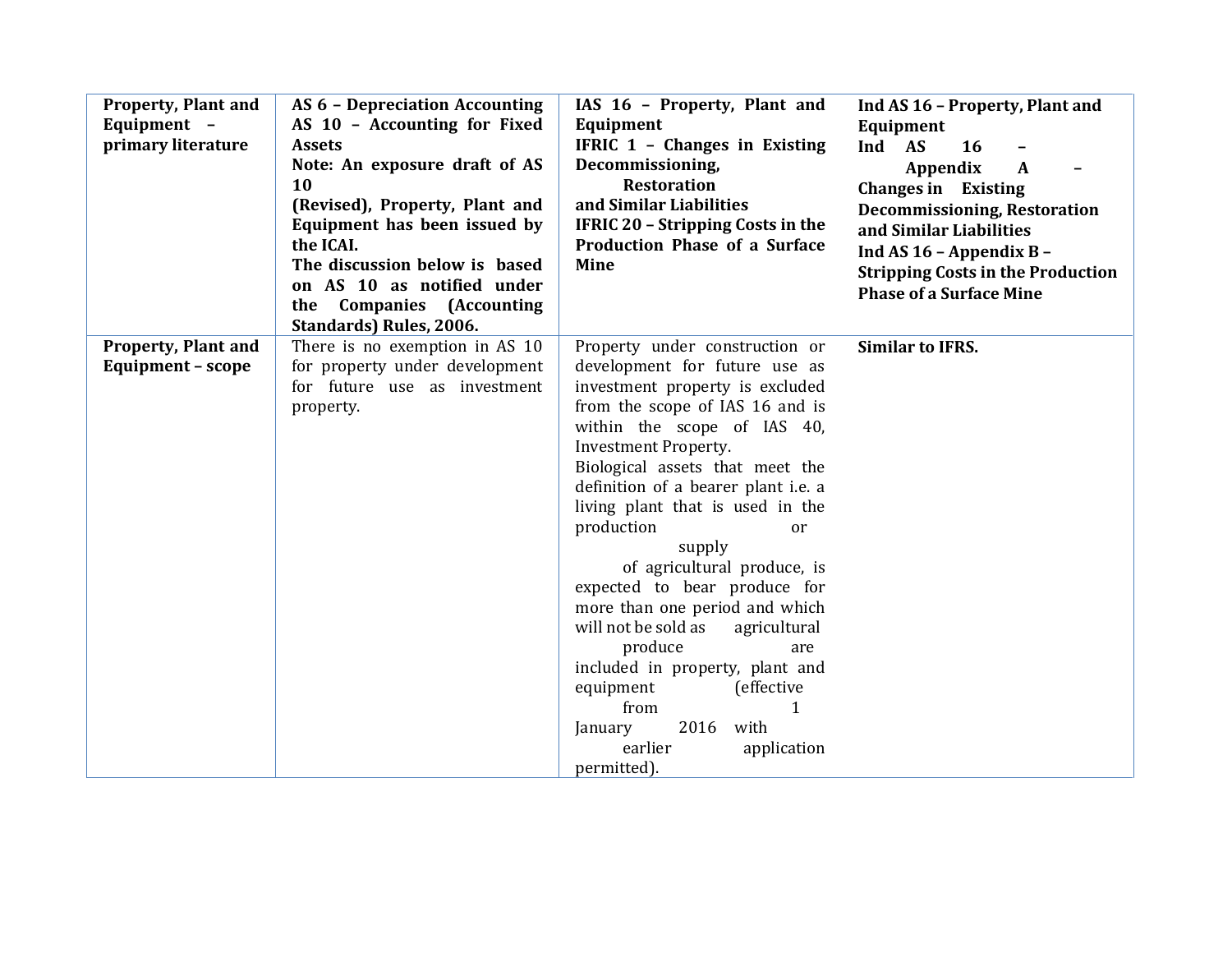| Property, plant and<br>equipment - major<br>spare parts                                                                                                                   | Machinery<br>spares are<br>usually charged to the<br>profit and loss statement as and<br>when consumed. However, if such<br>spares can be used<br>only in<br>connection with an<br>item of fixed asset and their use is<br>expected to be irregular, it may be<br>appropriate to allocate the total<br>cost on a systematic basis over a<br>period not exceeding the useful<br>life of the principal item.                              | Spare parts are recognised in<br>accordance with IAS 16 when<br>they meet the definition of<br>property, plant and equipment.<br>Otherwise,<br>such<br>items<br>are<br>classified as<br>inventory.                                    | <b>Similar to IFRS.</b> |
|---------------------------------------------------------------------------------------------------------------------------------------------------------------------------|-----------------------------------------------------------------------------------------------------------------------------------------------------------------------------------------------------------------------------------------------------------------------------------------------------------------------------------------------------------------------------------------------------------------------------------------|---------------------------------------------------------------------------------------------------------------------------------------------------------------------------------------------------------------------------------------|-------------------------|
| <b>Property, Plant</b><br>andEquipment-<br>estimated costs of<br>dismantling,<br>removing<br><b>or</b><br>restoring<br>items<br>of property,<br>and<br>plant<br>equipment | No such specific requirement.                                                                                                                                                                                                                                                                                                                                                                                                           | The initial estimate of the costs of<br>dismantling and removing the<br>item and restoring the site on<br>which it is located is required to<br>be included in the cost of the<br>respective item of property plant<br>and equipment. | <b>Similar to IFRS.</b> |
| <b>Property, Plant and</b><br>Equipment -<br>replacement costs                                                                                                            | Replacement cost of an item of<br>property, plant and equipment is<br>generally<br>expensed<br>when<br>incurred. Only expenditure that<br>increases the future benefits from<br>beyond<br>the existing asset<br>previously assessed<br>its<br>standard<br>of performance<br>i <sub>S</sub><br>capitalized. From financial years<br>commencing on or after 1 April<br>2015, Schedule II mandates fixed<br>assets to be componentised and | Replacement cost of an item of<br>property, plant and equipment is<br>capitalised if replacement meets<br>the recognition criteria. Carrying<br>amount of items replaced is<br>derecognised.                                          | <b>Similar to IFRS.</b> |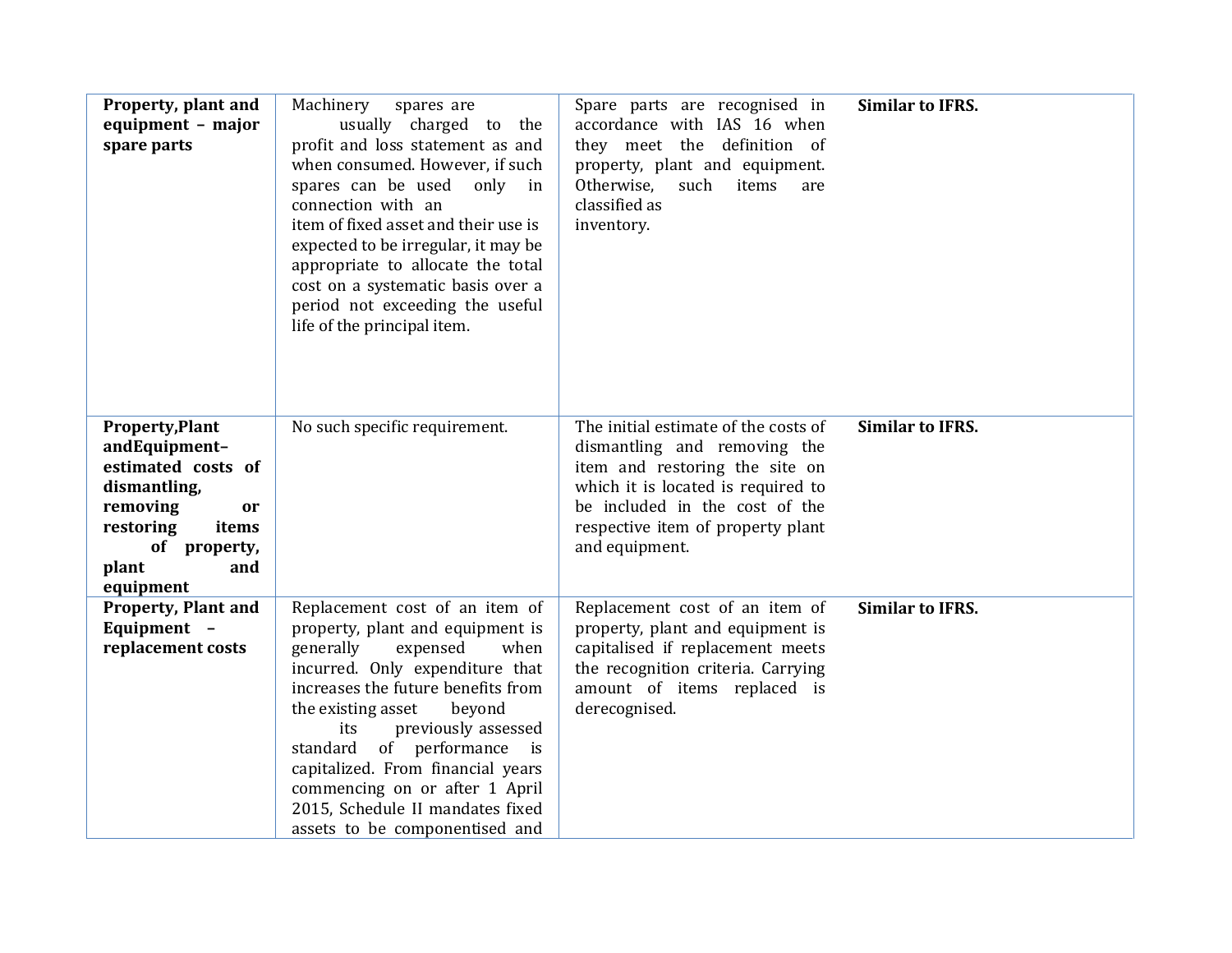|                                                                        | therefore,<br>the<br>position<br>be similar to<br>will<br>that under IFRS.   |                                                                                                                                                                                                                                                                                           |                         |
|------------------------------------------------------------------------|------------------------------------------------------------------------------|-------------------------------------------------------------------------------------------------------------------------------------------------------------------------------------------------------------------------------------------------------------------------------------------|-------------------------|
| <b>Property, Plant and</b><br>Equipment - cost of<br>major inspections | Costs of major inspections are<br>when<br>generally<br>expensed<br>incurred. | Cost of<br>major inspections<br>recognised<br>in the<br>is.<br>carrying amount<br>of property, plant and equipment<br>as<br>a replacement, if recognition<br>criteria are satisfied and any<br>remaining carrying amount of the<br>cost of previous inspection is<br>derecognised.        | <b>Similar to IFRS.</b> |
| <b>Property, Plant and</b><br>Equipment                                | specific<br>No<br>requirement<br>on frequency of<br>revaluation.             | If an entity adopts the revaluation<br>model, revaluations are required<br>be made with sufficient<br>to<br>regularity to ensure that the<br>carrying amount does not differ<br>materially from that which would<br>be determined using fair value at<br>the end of the reporting period. | <b>Similar to IFRS.</b> |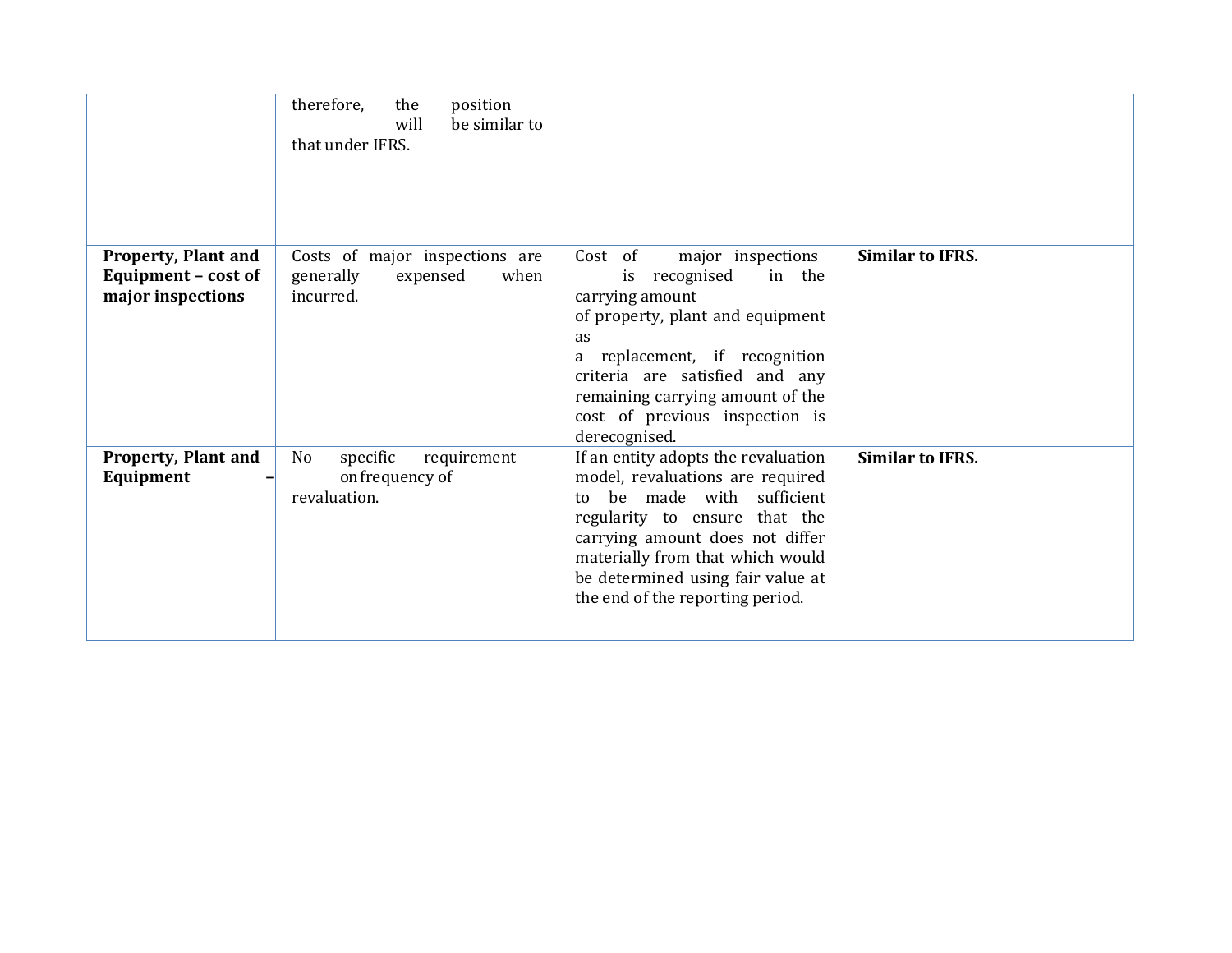| <b>Property, Plant and</b><br>Equipment | AS10 does are not require<br>assets to be componentised and<br>depreciated<br>separately,<br>although it states that such an<br>approach may improve the<br>accounting for an item of fixed<br>asset.<br>Schedule II to the Companies<br>Act, 2013 sets out the useful<br>lives based on the nature of<br>assets and the useful life should<br>not ordinarily be different<br>from the life specified in the<br>Schedule. However, a different<br>useful life may be used if such<br>difference is disclosed and a<br>backed<br>justification,<br>by<br>technical advice, is provided in<br>this behalf.<br>Schedule II also<br>mandates<br>fixed<br>be<br>assets<br>to | Property, plant and equipment<br>are componentised and are<br>depreciated separately. There<br>is no concept of minimum<br>statutory depreciation under<br>IFRS. | <b>Similar to IFRS.</b> |
|-----------------------------------------|-------------------------------------------------------------------------------------------------------------------------------------------------------------------------------------------------------------------------------------------------------------------------------------------------------------------------------------------------------------------------------------------------------------------------------------------------------------------------------------------------------------------------------------------------------------------------------------------------------------------------------------------------------------------------|------------------------------------------------------------------------------------------------------------------------------------------------------------------|-------------------------|
|                                         | componentised<br>for                                                                                                                                                                                                                                                                                                                                                                                                                                                                                                                                                                                                                                                    |                                                                                                                                                                  |                         |
|                                         | depreciation<br>purposes                                                                                                                                                                                                                                                                                                                                                                                                                                                                                                                                                                                                                                                |                                                                                                                                                                  |                         |
|                                         | <i>(componentisation)</i><br>is                                                                                                                                                                                                                                                                                                                                                                                                                                                                                                                                                                                                                                         |                                                                                                                                                                  |                         |
|                                         | mandatory in respect<br>of                                                                                                                                                                                                                                                                                                                                                                                                                                                                                                                                                                                                                                              |                                                                                                                                                                  |                         |
|                                         | financial years commencing on                                                                                                                                                                                                                                                                                                                                                                                                                                                                                                                                                                                                                                           |                                                                                                                                                                  |                         |
|                                         | or after 1 April 2015).                                                                                                                                                                                                                                                                                                                                                                                                                                                                                                                                                                                                                                                 |                                                                                                                                                                  |                         |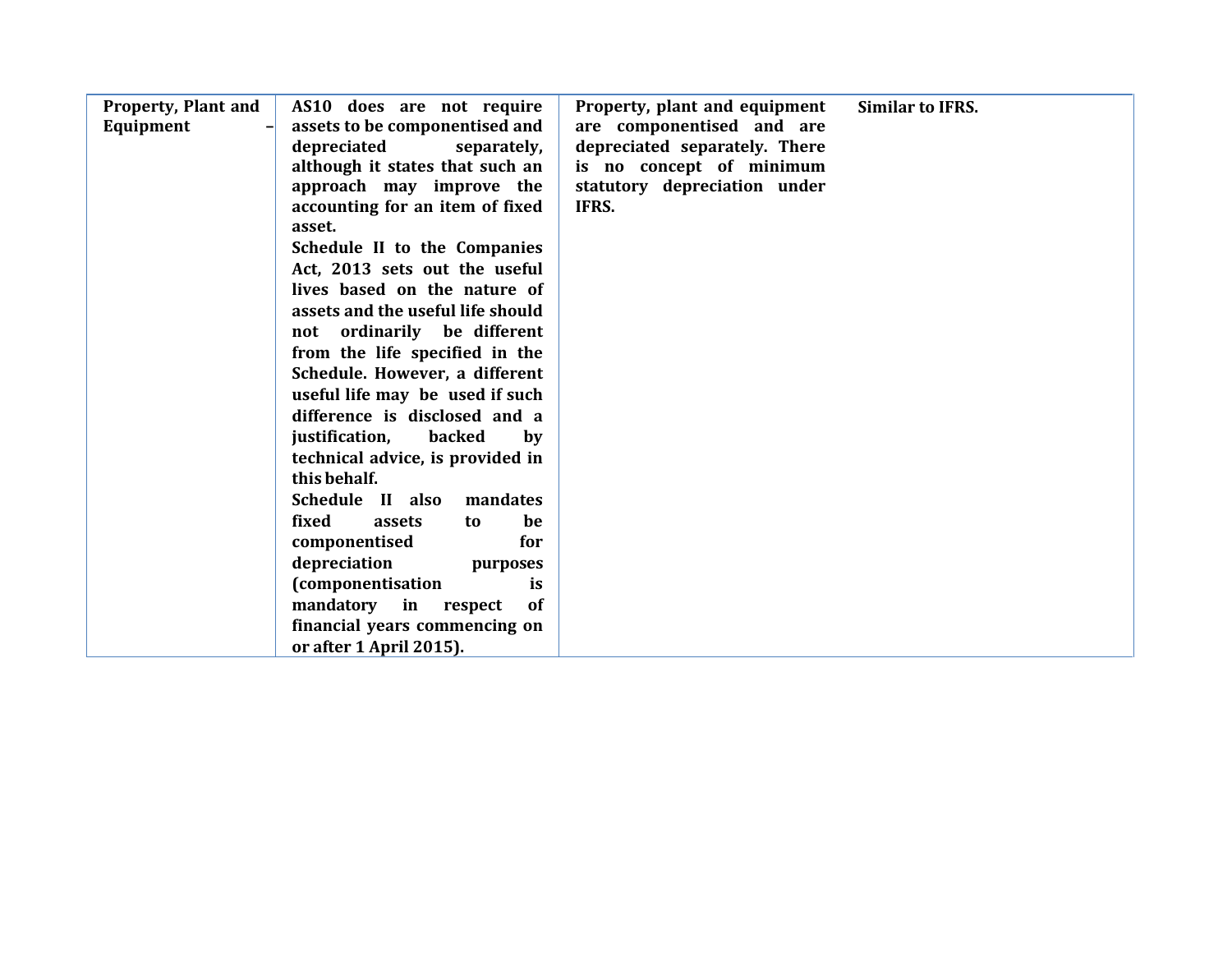| <b>Property, Plant and</b><br>Equipment<br>$\overline{\phantom{a}}$<br>compensation<br>for<br>impairment      | No specific requirement. In practice,<br>compensation is offset against<br>replaced items of property, plant<br>and equipment.           | Compensation from third parties for<br>impairment or loss of items of<br>property, plant and equipment are<br>included in profit or loss when the<br>compensation becomes receivable.                                                                                                                                                                                                                                         | Similar to IFRS. |
|---------------------------------------------------------------------------------------------------------------|------------------------------------------------------------------------------------------------------------------------------------------|-------------------------------------------------------------------------------------------------------------------------------------------------------------------------------------------------------------------------------------------------------------------------------------------------------------------------------------------------------------------------------------------------------------------------------|------------------|
| Property, Plant and<br>Equipment<br>transfers<br>from<br>revaluation reserve                                  | The Companies Act, 2013 precludes<br>transfers from the revaluation<br>reserve to the statement of profit<br>and loss.                   | Transfers from revaluation reserve<br>to retained earnings are made<br>directly and not through profit or<br>loss.                                                                                                                                                                                                                                                                                                            | Similar to IFRS. |
| Property, Plant and<br>Equipment<br>residual value                                                            | Estimates of residual value are not<br>required to be updated.                                                                           | Estimates of residual value need to<br>be reviewed at least at each year<br>end.                                                                                                                                                                                                                                                                                                                                              | Similar to IFRS. |
| <b>Property, Plant and</b><br>Equipment<br>of<br>reassessment<br>life<br>useful<br>and<br>depreciation method | Not specifically stated.                                                                                                                 | Requires annual reassessment of<br>useful life and depreciation method.                                                                                                                                                                                                                                                                                                                                                       | Similar to IFRS. |
| Property, Plant and<br>Equipment<br>$\overline{\phantom{0}}$<br>acceptable methods<br>of depreciation         | Depreciation methods include the<br>straight-line<br>method,<br>the<br>diminishing balance method and<br>the units of production method. | A variety of depreciation methods<br>can be used to allocate based on a<br>systematic basis over its useful<br>life. These methods<br>include the<br>straight-line<br>method,<br>the<br>diminishing balance method and the<br>of production<br>units<br>method.<br>Depreciation method that is based<br>on revenue is not appropriate<br>(effective for annual reporting<br>periods beginning on or after 1<br>January 2016). | Similar to IFRS. |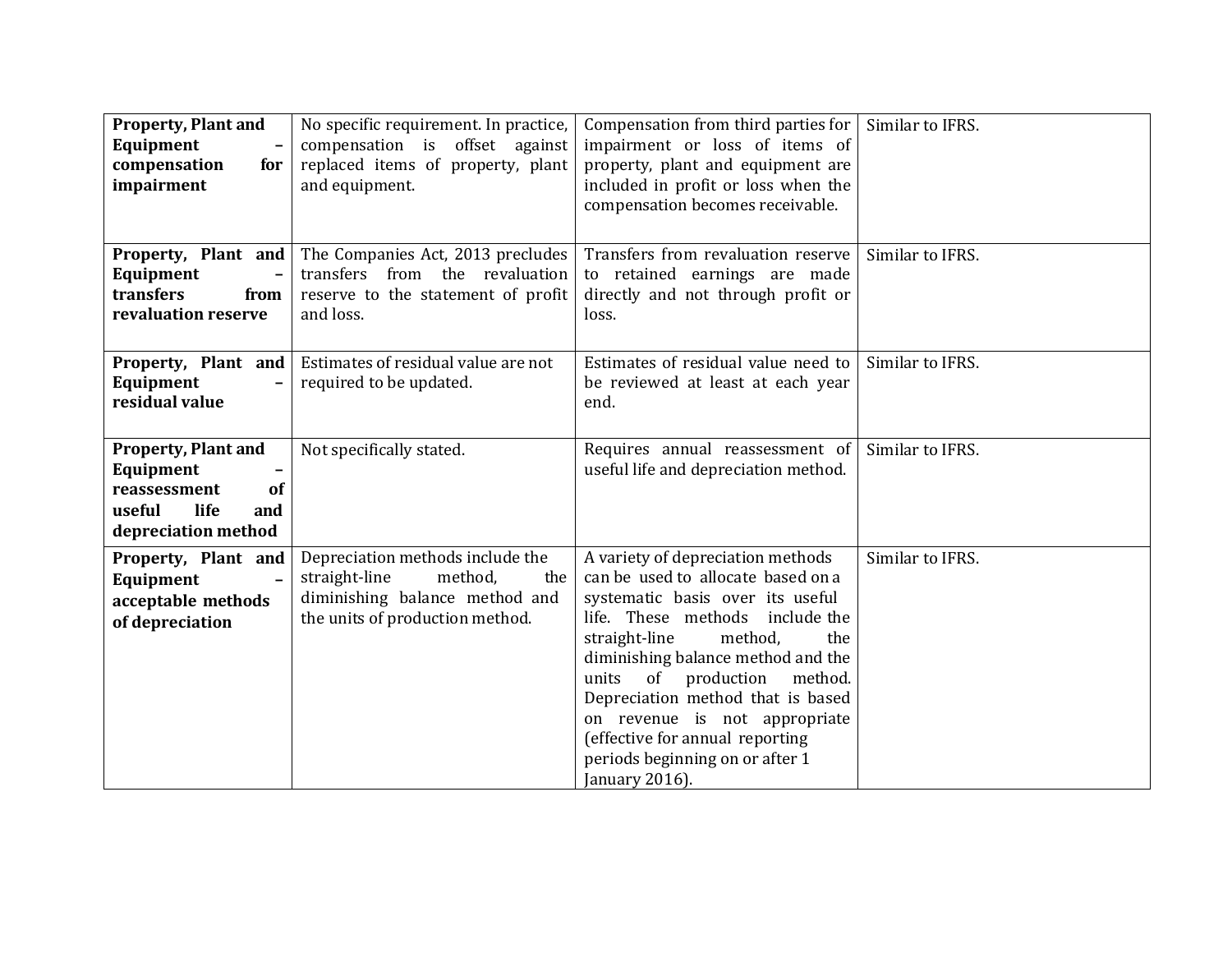| Property, Plant and<br>Equipment - change | Requires<br>retrospective<br>re-computation of depreciation and | Changes in depreciation method are<br>considered as change in accounting | Similar to IFRS. |
|-------------------------------------------|-----------------------------------------------------------------|--------------------------------------------------------------------------|------------------|
|                                           |                                                                 |                                                                          |                  |
| method<br>of<br>in                        | any excess or deficit on such re-                               | estimate and applied prospectively.                                      |                  |
| depreciation                              | computation is required to be                                   |                                                                          |                  |
|                                           | adjusted in the period in which such                            |                                                                          |                  |
|                                           |                                                                 |                                                                          |                  |
|                                           | change is affected.                                             |                                                                          |                  |
|                                           | Such a change is treated as a change                            |                                                                          |                  |
|                                           | in accounting policy and its effect is                          |                                                                          |                  |
|                                           | quantified and disclosed.                                       |                                                                          |                  |
|                                           |                                                                 |                                                                          |                  |
| <b>Property, Plant and</b>                | Schedule<br>III<br>capital<br>requires                          | No<br>specific<br>guidance                                               | Similar to IFRS. |
| Equipment<br>$\qquad \qquad \blacksquare$ | advances to be presented separately                             | though usually included in capital-                                      |                  |
|                                           |                                                                 |                                                                          |                  |
| presentation<br>of                        | under the head 'Long-term loans                                 | work-in-progress.                                                        |                  |
| capital advances                          | and advances', as part of non-                                  |                                                                          |                  |
|                                           | current assets.                                                 |                                                                          |                  |
|                                           |                                                                 | Entities might routinely sell items of                                   | Similar to IFRS. |
| Property, Plant and                       | No specific guidance.                                           |                                                                          |                  |
| Equipment - routine                       |                                                                 | property, plant and equipment that                                       |                  |
| <b>of</b><br>sale<br>some                 |                                                                 | they have previously held for rental                                     |                  |
| properties                                |                                                                 | to others. The proceeds from the                                         |                  |
|                                           |                                                                 | sale of such assets should be                                            |                  |
|                                           |                                                                 | recognised as revenue in                                                 |                  |
|                                           |                                                                 |                                                                          |                  |
|                                           |                                                                 | accordance with IAS 18/IFRS 15                                           |                  |
|                                           |                                                                 | (for annual period beginning 1                                           |                  |
|                                           |                                                                 | January 2017).                                                           |                  |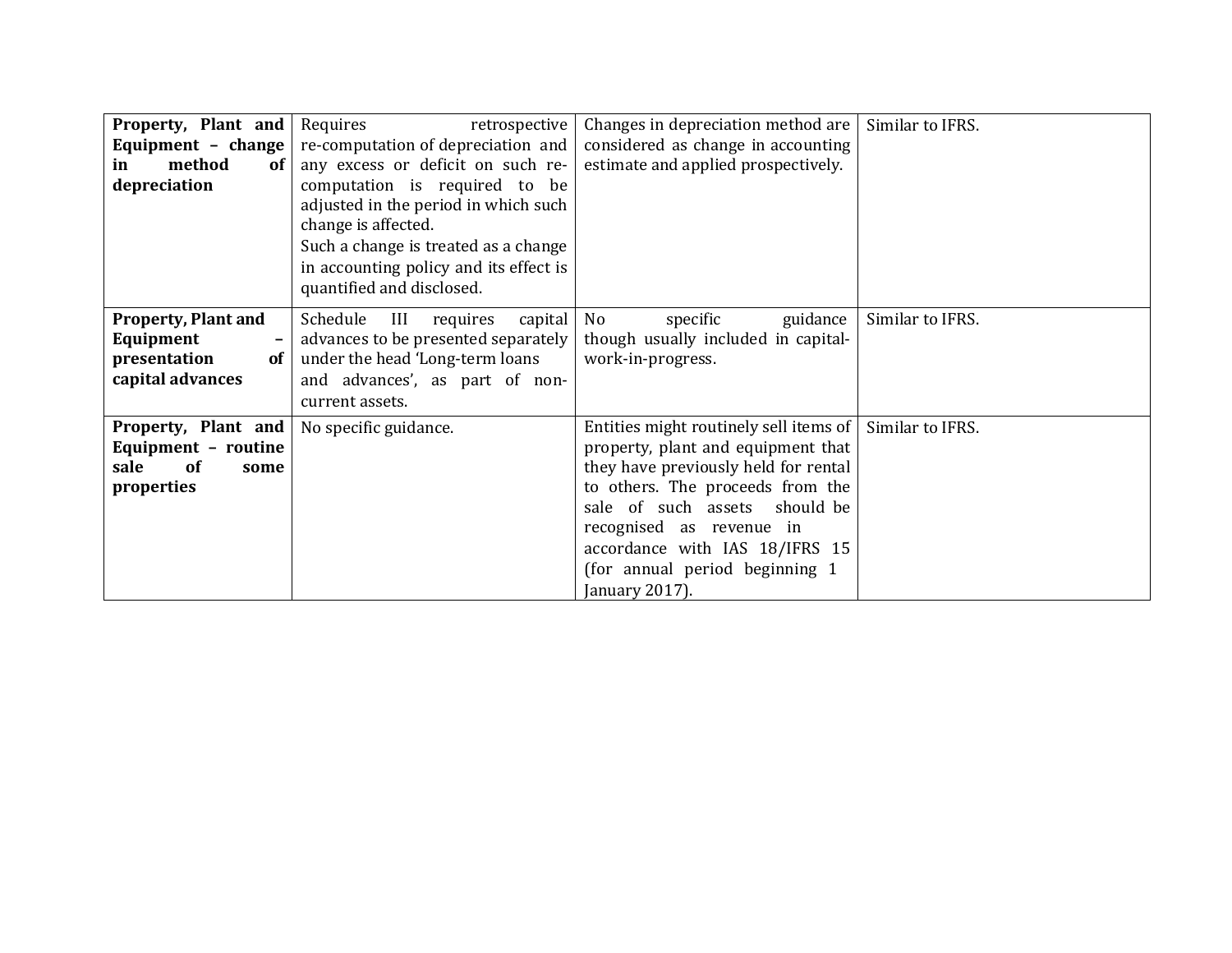| <b>Changes in Existing</b><br>Decommissioning,<br><b>Restoration</b><br>and<br><b>Similar Liabilities</b> | No specific guidance. | Provisions for decommissioning,<br>restoration and similar liabilities<br>have<br>that<br>previously<br>been<br>recognised as part of the cost of an<br>item of property, plant and<br>equipment are adjusted for changes<br>in the amount or timing of future<br>costs and for changes in market-<br>based discount rates.                                        | Similar to IFRS. |
|-----------------------------------------------------------------------------------------------------------|-----------------------|--------------------------------------------------------------------------------------------------------------------------------------------------------------------------------------------------------------------------------------------------------------------------------------------------------------------------------------------------------------------|------------------|
| <b>Stripping Costs in the   No specific guidance</b><br>Production phase of a<br>surface mine             |                       | IFRIC 21 applies to waste removal   Similar to IFRS.<br>costs that are incurred in surface<br>mining<br>activity during the<br>production phase of the mine<br>('production stripping costs'). It<br>addresses recognition of production<br>stripping costs as an asset and<br>(initial)<br>measurement<br>and<br>subsequent) of that stripping<br>activity asset. |                  |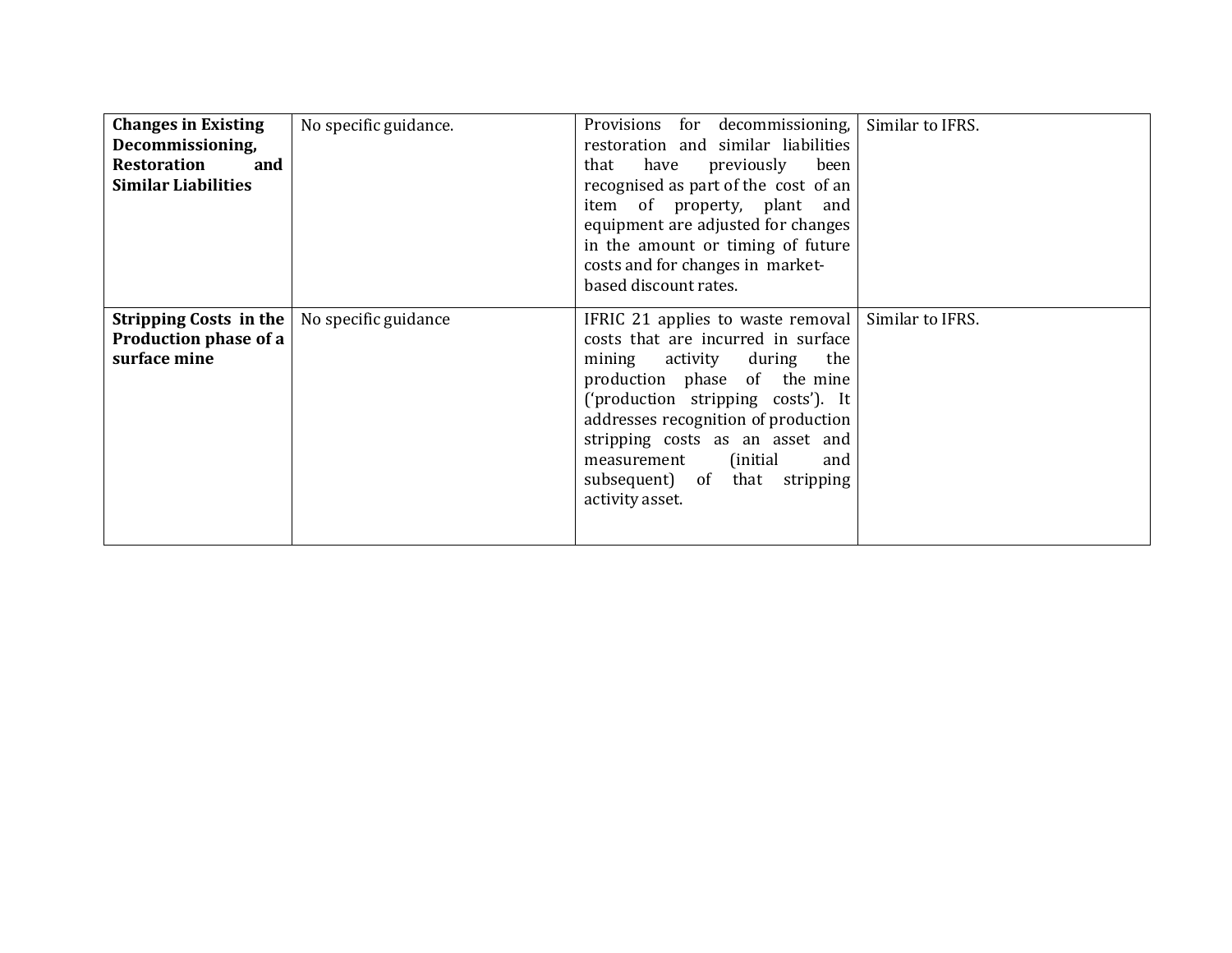| Leases<br>primary<br>literature                      | AS 19 - Leases                                                                                                                                                                                                                                                                                                                                                                               | IAS 17 - Leases<br>IFRIC 4 - Determining Whether<br>an Arrangement Contains a Lease<br>SIC 15 - Operating Leases -<br>Incentives<br>SIC 27 - Evaluating the Substance<br>of Transactions Involving the<br>Legal Form of a Lease                                                                                                                                                                                                                                  | Ind AS 17 - Leases<br>Ind AS 17- Appendix A - Operating<br>Leases Incentives<br>Ind $AS$ 17 - Appendix B -<br>Substance of<br>Evaluating the<br>Transactions Involving the Legal<br>Form of a Lease Ind AS 17 -<br>Appendix C - Determining Whether<br>an Arrangement Contains a Lease                                                                   |
|------------------------------------------------------|----------------------------------------------------------------------------------------------------------------------------------------------------------------------------------------------------------------------------------------------------------------------------------------------------------------------------------------------------------------------------------------------|------------------------------------------------------------------------------------------------------------------------------------------------------------------------------------------------------------------------------------------------------------------------------------------------------------------------------------------------------------------------------------------------------------------------------------------------------------------|----------------------------------------------------------------------------------------------------------------------------------------------------------------------------------------------------------------------------------------------------------------------------------------------------------------------------------------------------------|
| Leases - interest in<br>leasehold land               | Leasehold land is recorded and<br>classified as fixed assets.                                                                                                                                                                                                                                                                                                                                | Recognised as operating lease or<br>finance lease as per definition and<br>classification<br>criteria.<br>An<br>important consideration in such<br>determination is that land has<br>an indefinite economic<br>life. A<br>property interest in an operating<br>lease may be classified<br>as<br>investment property in which case<br>it should be accounted for as a<br>finance lease and the fair value<br>model should be applied for the<br>asset recognised. | Similar to IFRS except that a<br>property interest in an operating<br>lease cannot be accounted for as<br>investment property as the fair<br>value model is not permissible<br>by Ind AS 40.                                                                                                                                                             |
| Leases - operating<br>lease rentals -<br>recognition | Lease payments under an<br>operating lease should be<br>recognised as an expense in the<br>statement of profit and loss on a<br>straight-line basis over the lease<br>term unless another systematic<br>basis is more representative of the<br>time pattern of the user's benefit.<br>Lease income from operating<br>leases should be recognised in the<br>statement of profit and loss on a | Similar to Indian GAAP.                                                                                                                                                                                                                                                                                                                                                                                                                                          | Ind AS 17 contains a carve out for<br>escalation of operating lease<br>rentals that are in line with the<br>expected general inflation. Since<br>these<br>are<br>essentially<br>to<br>the<br>lessor<br>for<br>compensate<br>inflationary<br>expected<br>cost<br>increases, these should not be<br>straight-lined by the lessor as<br>well as the lessee. |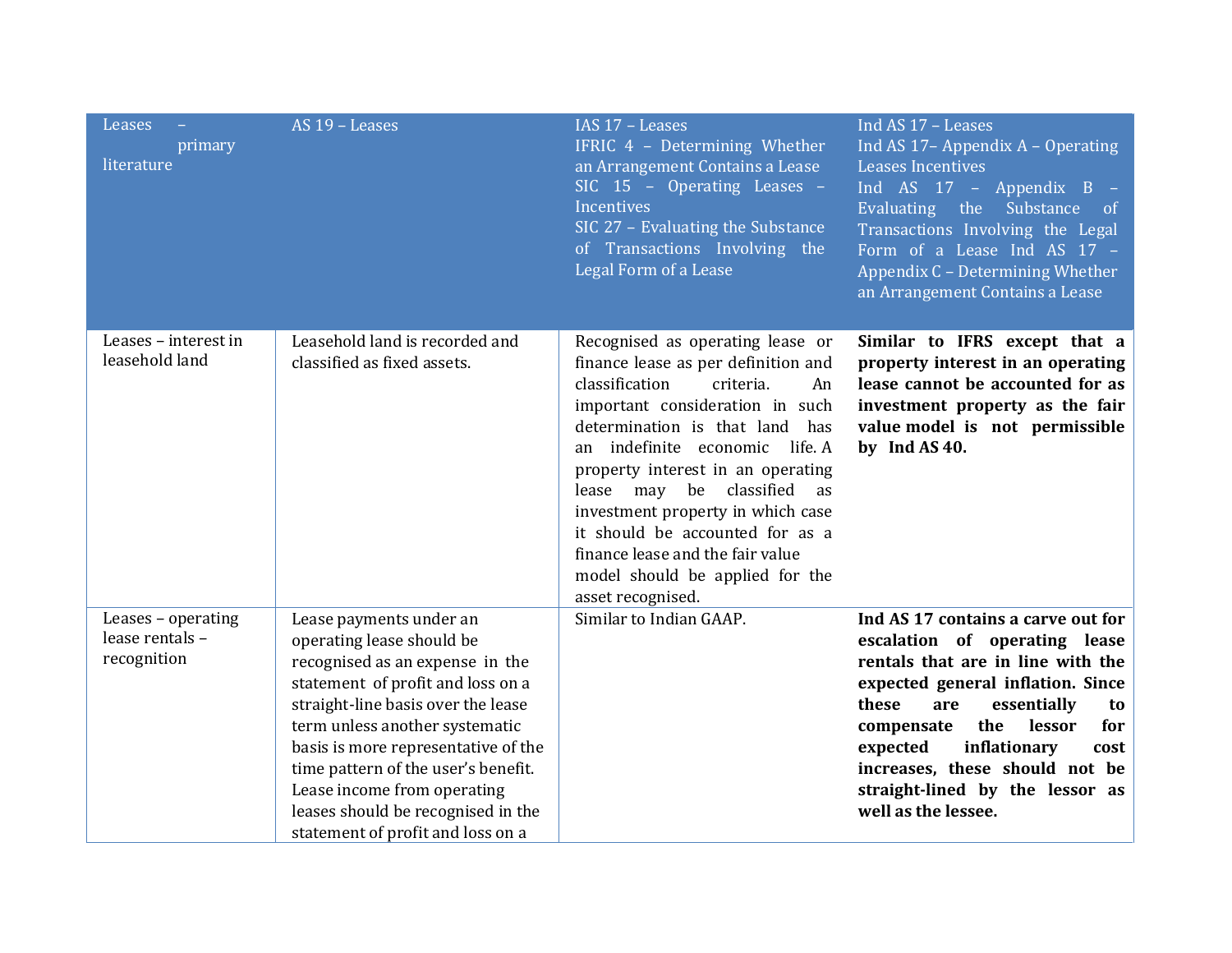| Leases - initial direct<br>costs of lessors for                                        | straight-line basis over the lease<br>term, unless another systematic<br>basis is more representative of the<br>time pattern in which benefit<br>derived from the use<br>of the leased asset is diminished.<br>Initial direct costs<br>are<br>either                                          | For finance leases<br>other than<br>those                                                                                                                                                                                                                                                                                                                                           | <b>Similar to IFRS.</b> |
|----------------------------------------------------------------------------------------|-----------------------------------------------------------------------------------------------------------------------------------------------------------------------------------------------------------------------------------------------------------------------------------------------|-------------------------------------------------------------------------------------------------------------------------------------------------------------------------------------------------------------------------------------------------------------------------------------------------------------------------------------------------------------------------------------|-------------------------|
|                                                                                        | recognised<br>immediately in<br>the                                                                                                                                                                                                                                                           | involving manufacturer or dealer                                                                                                                                                                                                                                                                                                                                                    |                         |
| under<br>assets<br>a finance<br>lease                                                  | statement of profit and loss or<br>allocated against the finance<br>income over the lease term.<br>Initial lease costs incurred by<br>manufacturer or dealer lessors are<br>recognised as expense at the<br>inception of the lease.                                                           | lessors, initial direct costs are<br>included in the measurement of<br>the finance lease receivable and<br>reduce the amount of income<br>recognised over the lease term.<br>Initial lease costs incurred by<br>manufacturer or dealer lessors are<br>recognised as expense when<br>selling profit is recognised, which<br>is normally at<br>the commencement of the lease<br>term. |                         |
| Leases - initial direct<br>costs of lessors for<br>under<br>assets<br>operating leases | Initial direct costs incurred by<br>lessors are either deferred and<br>allocated to income over the lease<br>term in proportion to the<br>recognition of lease income, or are<br>recognised as an expense in the<br>statement of profit and loss in the<br>period in which they are incurred. | Initial direct costs incurred by<br>lessors are added to the carrying<br>amount of the leased asset and<br>recognised as an expense over the<br>lease term on the same basis as<br>lease income.                                                                                                                                                                                    | <b>Similar to IFRS.</b> |
| Determining<br>whether an<br>arrangement<br>contains a lease                           | No specific guidance.                                                                                                                                                                                                                                                                         | under<br>such<br>Payments<br>arrangements are recognised in<br>accordance with the nature of<br>expense incurred.<br>Arrangements that do not take the                                                                                                                                                                                                                              | <b>Similar to IFRS.</b> |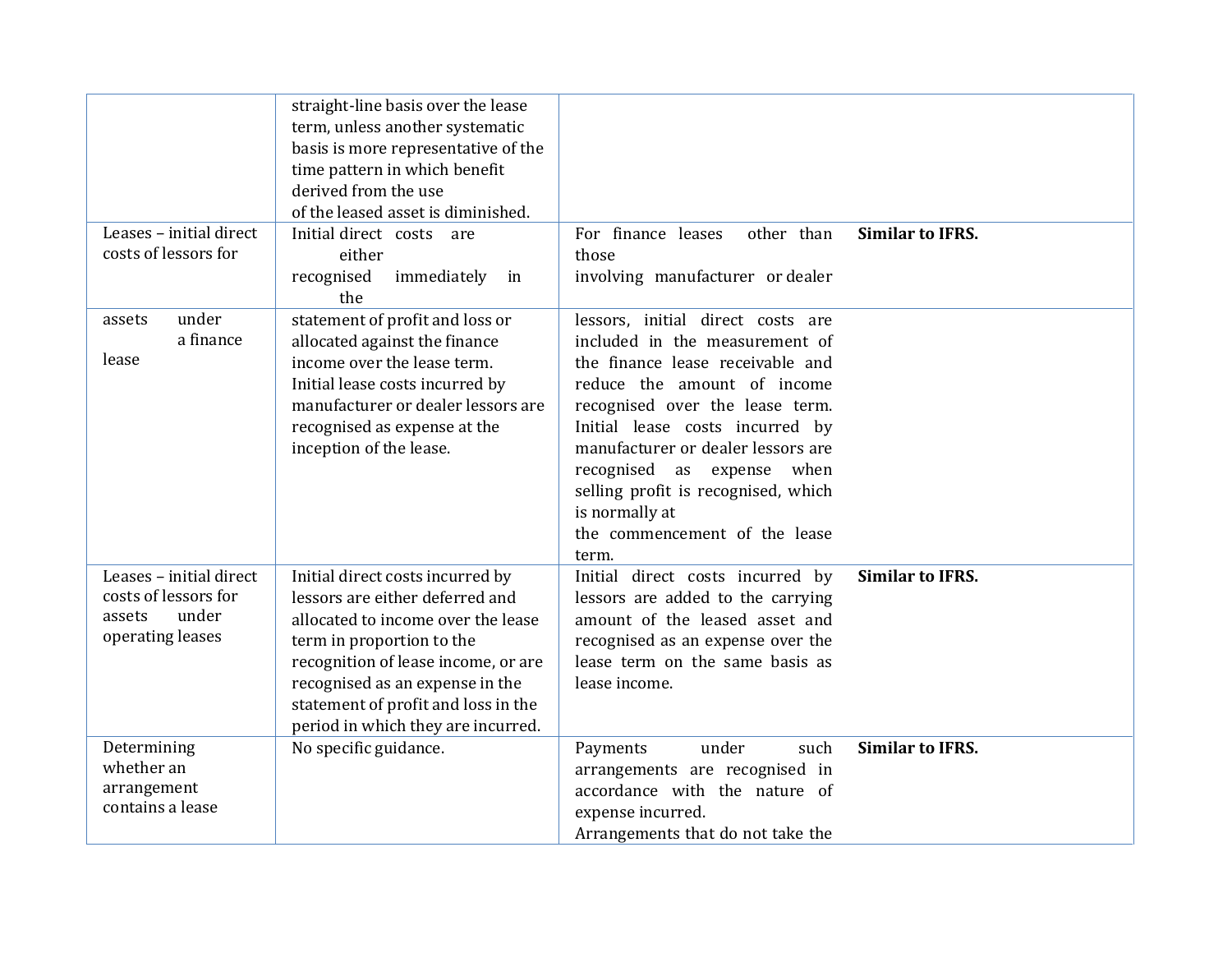|                                  |                       | legal form of a lease but fulfilment |                         |
|----------------------------------|-----------------------|--------------------------------------|-------------------------|
|                                  |                       | of which is dependent on the use of  |                         |
|                                  |                       | specific assets and which convey     |                         |
|                                  |                       | the right to use the assets are      |                         |
|                                  |                       | accounted for as lease.              |                         |
| Operating Leases -               | No specific guidance. | Lease incentives (such as rent-free  | <b>Similar to IFRS.</b> |
| incentives                       |                       | period) for operating leases are     |                         |
|                                  |                       | recognised by both the lessor and    |                         |
|                                  |                       | the lessee as a reduction of rental  |                         |
|                                  |                       | income and expense, respectively,    |                         |
|                                  |                       | over the lease term.                 |                         |
|                                  |                       | These are recognised on a straight-  |                         |
|                                  |                       | basis<br>unless<br>another<br>line   |                         |
|                                  |                       | basis<br>systematic<br>is<br>more    |                         |
|                                  |                       | representative of the time pattern   |                         |
|                                  |                       | over which the benefit of the        |                         |
|                                  |                       | leased asset is diminished for the   |                         |
|                                  |                       | lessor/time pattern of the lessee's  |                         |
|                                  |                       | benefit from the use of the leased   |                         |
|                                  |                       | asset (for the lessee).              |                         |
|                                  |                       |                                      |                         |
| the<br>Evaluating<br>Substanceof | No specific guidance. | a series of transactions<br>If       | <b>Similar to IFRS.</b> |
| Transactions                     |                       | involves the legal form of a lease   |                         |
| Involving the Legal              |                       | and the economic effect can only     |                         |
| Form of a Lease                  |                       | be understood with reference         |                         |
|                                  |                       | the series as a whole, then<br>to    |                         |
|                                  |                       | the series is accounted for as a     |                         |
|                                  |                       | single                               |                         |
|                                  |                       | transaction.                         |                         |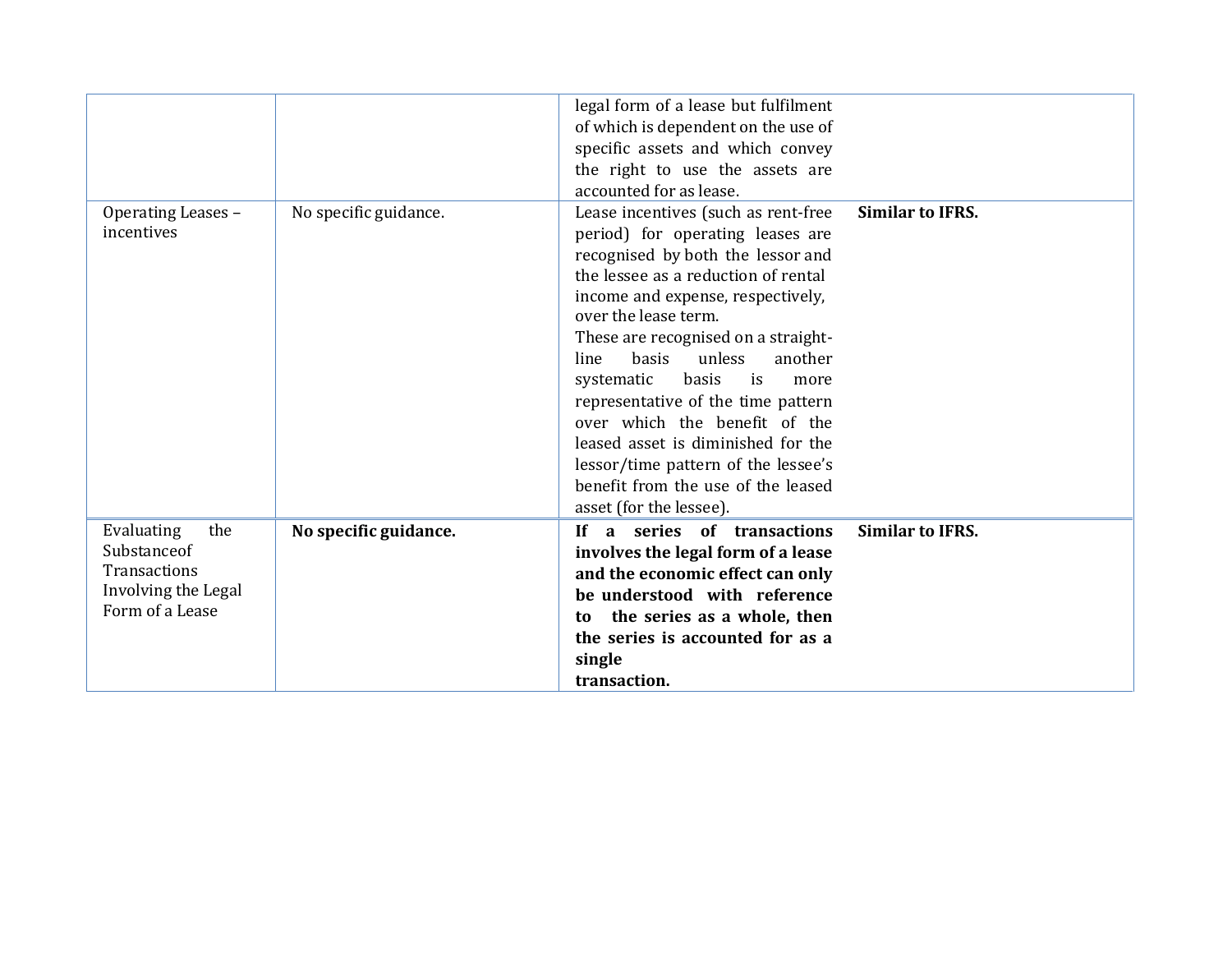| Employee Benefits -<br>primary literature                                     | AS 15 (Revised 2005) - Employee<br><b>Benefits</b>                                                                                                                                                                                                                                                                                                                                                                                                                                                                                                                                                                                                                                                                                                                                                                                                                                                                                                                           | 19 - Employee<br><b>IAS</b><br>Benefits (2011)<br>IFRIC 14 - The Limit on a Defined<br>Benefit Asset, Minimum Funding<br>Requirements and their<br>Interaction                                                                                                                                                                                                                                                                                                                    | Ind AS 19 - Employee Benefits Ind<br>AS 19 - Appendix B - The Limit on<br>a Defined Benefit Asset, Minimum<br>Funding Requirements and their<br>Interaction |
|-------------------------------------------------------------------------------|------------------------------------------------------------------------------------------------------------------------------------------------------------------------------------------------------------------------------------------------------------------------------------------------------------------------------------------------------------------------------------------------------------------------------------------------------------------------------------------------------------------------------------------------------------------------------------------------------------------------------------------------------------------------------------------------------------------------------------------------------------------------------------------------------------------------------------------------------------------------------------------------------------------------------------------------------------------------------|-----------------------------------------------------------------------------------------------------------------------------------------------------------------------------------------------------------------------------------------------------------------------------------------------------------------------------------------------------------------------------------------------------------------------------------------------------------------------------------|-------------------------------------------------------------------------------------------------------------------------------------------------------------|
| Employee benefits -<br>short-term and other<br>long-term employee<br>benefits | The distinction between short-<br>and<br>other<br>long-term<br>term<br>employee benefits depends on<br>whether they fall wholly due<br>within 12 months after the end of<br>period<br>in which<br>the<br>the<br>employees render the related<br>service.<br>There is an inconsistency in the<br>definition of short-term employee<br>benefits and the current/non-<br>classification<br>current<br>in<br>Schedule<br>III. While the definition of short-<br>term employee benefits as per<br>AS<br>15 refers to benefits "which fall<br>due wholly within 12 months after<br>the end of the period in which the<br>employees render the related<br>service", as per Schedule III<br>requirements, for classification as<br>current liabilities, the benefits<br>should be "due to be settled within<br>12 months after the reporting<br>date". However, the Guidance Note<br>to the Revised Schedule VI to the<br>Companies Act, 1956 (Schedule VI<br>has been superseded by | The distinction between short-<br>and<br>other<br>long-term<br>term<br>employee benefits depends on<br>benefits<br>whether<br>those<br>are<br>expected to be settled wholly<br>before twelve months after the<br>end of the annual reporting<br>Short-term employee<br>period.<br>benefits are recognised as an<br>expense in the period in which the<br>employee renders the related<br>service. Unpaid short-term benefit<br>liability is measured at an<br>undiscounted amount | <b>Similar to IFRS.</b>                                                                                                                                     |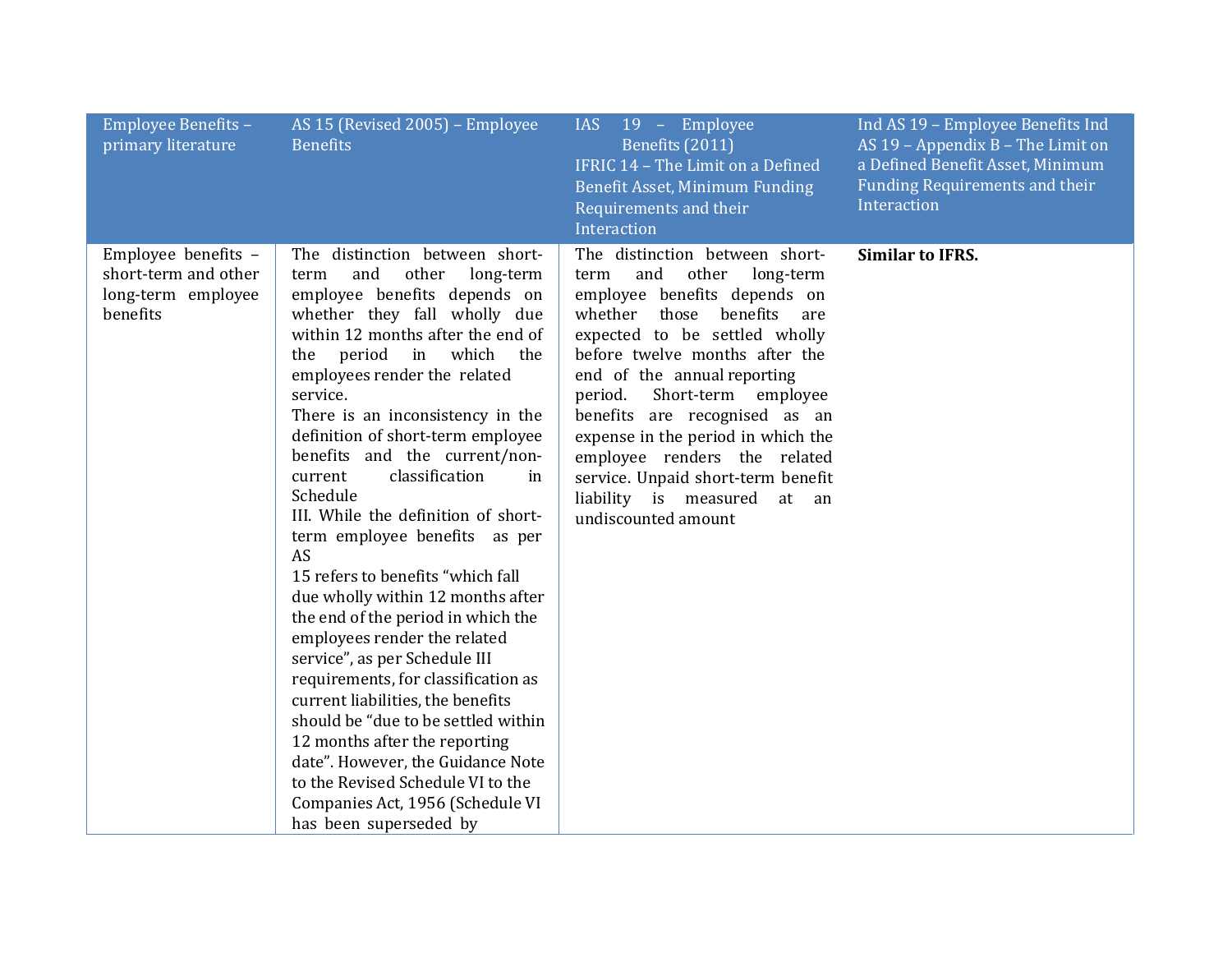|                                            | Schedule III under the Companies                             |                                                                     |                         |
|--------------------------------------------|--------------------------------------------------------------|---------------------------------------------------------------------|-------------------------|
|                                            | Act, 2013), issued by ICAI, has                              |                                                                     |                         |
|                                            | clarified that while AS 15 governs                           |                                                                     |                         |
|                                            | the measurement requirements,                                |                                                                     |                         |
|                                            | Schedule VI (now Schedule III)                               |                                                                     |                         |
|                                            | governs the presentation                                     |                                                                     |                         |
|                                            | requirements. Therefore, each                                |                                                                     |                         |
|                                            | company will need to apply these                             |                                                                     |                         |
|                                            | criteria to its facts and                                    |                                                                     |                         |
|                                            | circumstances and decide an                                  |                                                                     |                         |
|                                            | appropriate classification of its                            |                                                                     |                         |
|                                            | employee benefit obligations.                                |                                                                     |                         |
| Employee benefits -                        | Similar to IFRS, except that                                 | Detailed actuarial valuation to                                     | <b>Similar to IFRS.</b> |
| actuarial valuation                        | detailed actuarial valuation to                              | determine the present value of                                      |                         |
|                                            | determine present value of the                               | the net defined benefit liability                                   |                         |
|                                            | benefit obligation is carried out at                         | (asset) is performed<br>with                                        |                         |
|                                            | least once every three years and                             | sufficient regularity so that the                                   |                         |
|                                            | fair value of plan assets are                                | amounts recognised<br>in the                                        |                         |
|                                            | determined at each balance sheet                             | financial statements do not differ                                  |                         |
|                                            | date.                                                        | materially from the amounts that                                    |                         |
|                                            |                                                              | would have been determined at<br>the end of the                     |                         |
|                                            |                                                              |                                                                     |                         |
|                                            |                                                              | reporting period. IAS 19 does not<br>specify sufficient regularity. |                         |
|                                            |                                                              | Actuarial gains and losses                                          | <b>Similar to IFRS.</b> |
| Employee benefits -<br>actuarial gains and | All actuarial gains and losses<br>should<br>be<br>recognised | representing changes in the                                         |                         |
| losses                                     | immediately in the statement of                              | present value of the defined                                        |                         |
|                                            | profit and loss.                                             | benefit obligation resulting                                        |                         |
|                                            |                                                              | from experience<br>adjustment                                       |                         |
|                                            |                                                              | and effects of changes in                                           |                         |
|                                            |                                                              | actuarial<br>assumptions<br>are                                     |                         |
|                                            |                                                              | other<br>in<br>recognised                                           |                         |
|                                            |                                                              | comprehensive income and not                                        |                         |
|                                            |                                                              | reclassified to profit or loss in a                                 |                         |
|                                            |                                                              | subsequent period.                                                  |                         |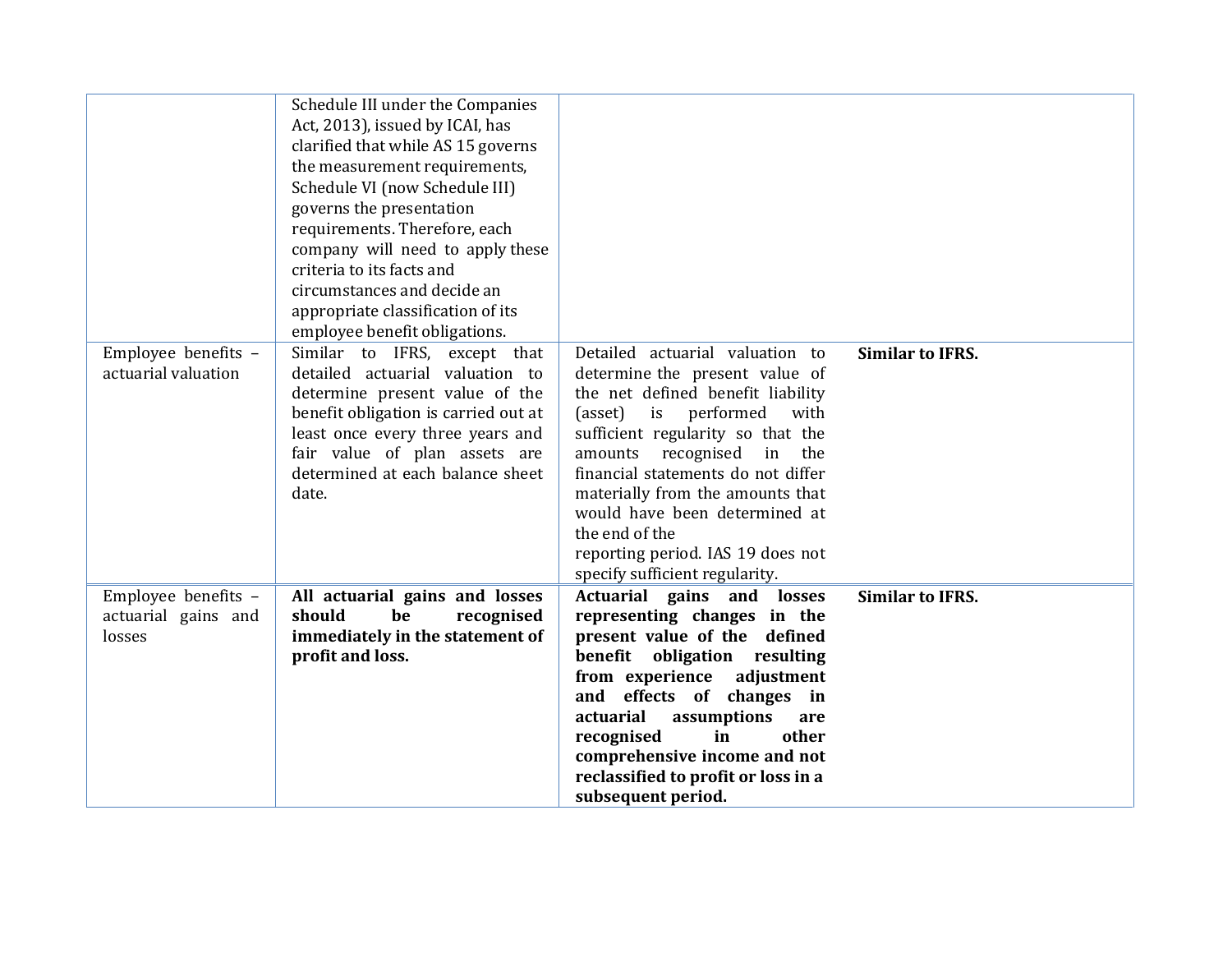| <b>Employee benefits -</b> | Market yields at the balance sheet  | Post-employment<br>benefit           | benefit<br>Post-employment             |
|----------------------------|-------------------------------------|--------------------------------------|----------------------------------------|
| discount rate              | date on government bonds are used   | obligations (both funded and         | obligations<br>(both<br>funded<br>and  |
|                            | as discount rates. The currency and | unfunded) are discounted using a     | unfunded) should be discounted         |
|                            | term of the government bonds        | determined by<br>discount rate       | using a discount rate determined by    |
|                            | should be consistent with the       | reference to market yields at the    | reference to market yields at the end  |
|                            | currency and estimated term of the  | end of the reporting period on high  | of the reporting period<br>on          |
|                            | post-employment<br>benefit          | quality<br>corporate<br>bonds.<br>In | bonds.<br>However,<br>government       |
|                            | obligations.                        | countries where there is no deep     | subsidiaries,<br>associates,<br>joint  |
|                            |                                     | market in such bonds, the market     | ventures and branches domiciled        |
|                            |                                     | yields on government bonds           | outside India should use a rate        |
|                            |                                     | denominated should be used.          | determined by reference to market      |
|                            |                                     |                                      | yields on high quality corporate bonds |
|                            |                                     |                                      | at the end of the reporting period. In |
|                            |                                     |                                      | case, such subsidiaries, associates,   |
|                            |                                     |                                      | joint ventures and branches are        |
|                            |                                     |                                      | domiciled in countries where there is  |
|                            |                                     |                                      | no deep market in such bonds, the      |
|                            |                                     |                                      | market yields (at the end of the       |
|                            |                                     |                                      | reporting period) on government        |
|                            |                                     |                                      | bonds of that country should be used.  |
|                            |                                     |                                      | The currency and term of the           |
|                            |                                     |                                      | government bonds or corporate bonds    |
|                            |                                     |                                      | consistent with the<br>should be       |
|                            |                                     |                                      | currency and estimated term of the     |
|                            |                                     |                                      | post-employment benefit obligations.   |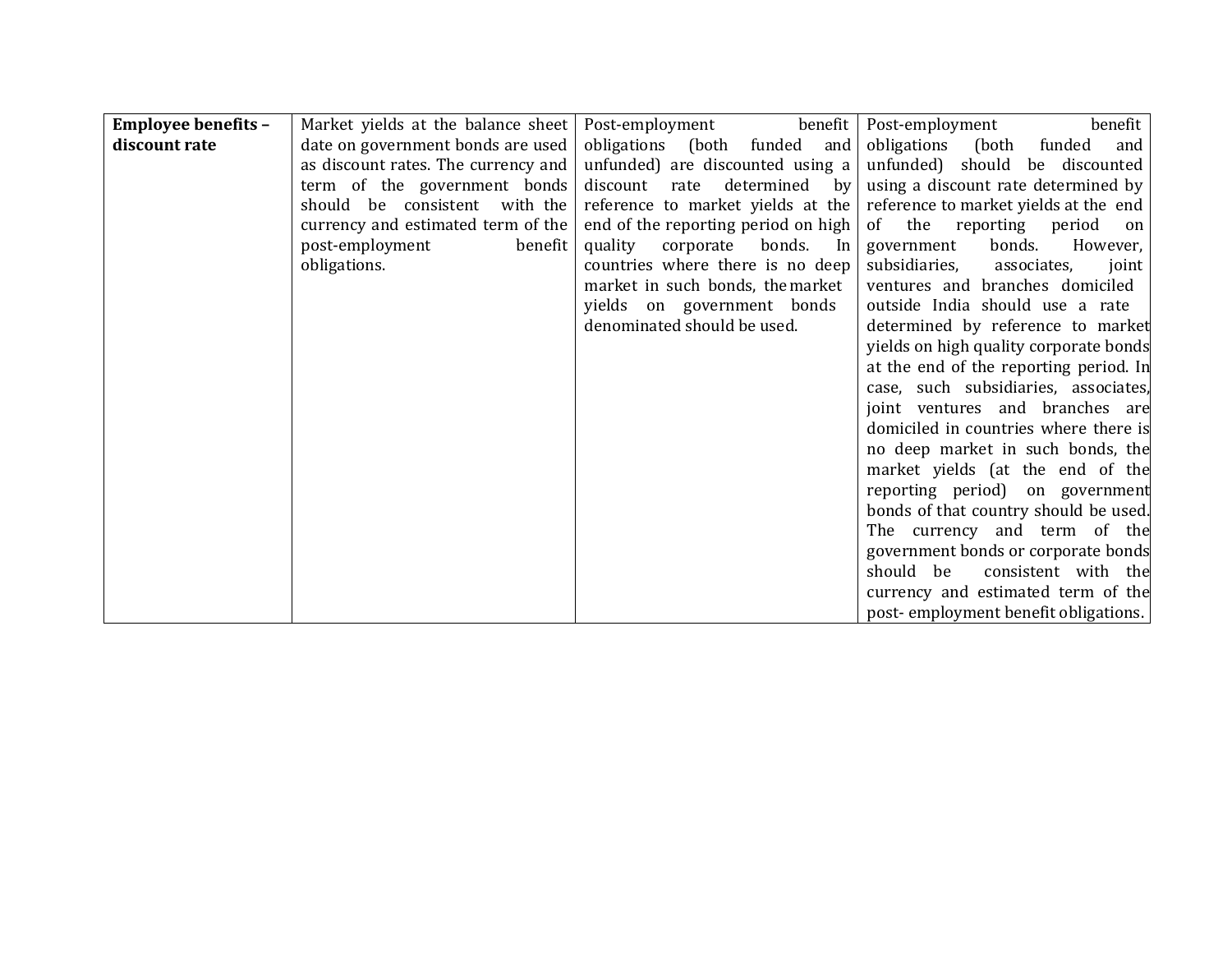| <b>Employee benefits -</b> | The changes in defined benefit          | The change in the defined benefit    | Similar to IFRS. |
|----------------------------|-----------------------------------------|--------------------------------------|------------------|
| defined benefit plans      | liability (surplus) has the following   | liability (asset) has the following  |                  |
|                            | components:                             | components:                          |                  |
|                            | a) Service cost - recognised in         | a) Service cost - recognised in      |                  |
|                            | profit or loss;                         | profit or loss;                      |                  |
|                            | b) Interest cost - recognised in        | b) Net interest cost (i.e. time      |                  |
|                            | profit or loss;                         | value) on the net defined benefit    |                  |
|                            | c) The expected return on any plan      | deficit / (asset) – recognised in    |                  |
|                            | assets - recognised in profit or loss;  | profit or loss;                      |                  |
|                            | d) Net actuarial gains and losses -     | c) Re-measurement including          |                  |
|                            | recognised in profit or loss.           | i) Changes in fair value of plan     |                  |
|                            |                                         | assets that arise from factors other |                  |
|                            |                                         | than time value and                  |                  |
|                            |                                         | ii) Actuarial gains and losses on    |                  |
|                            |                                         | obligations - recognised in other    |                  |
|                            |                                         | comprehensive income.                |                  |
| <b>Employee benefits -</b> | Termination benefits are recognised     | A termination benefit liability is   | Similar to IFRS. |
| termination benefits       | as a liability and an expense when,     | recognised at the earlier of the     |                  |
|                            | and only when:                          | following dates:                     |                  |
|                            | • The enterprise has a present          | • When the entity can no longer      |                  |
|                            | obligation as a result of a past event; | withdraw the offer of                |                  |
|                            | • It is probable that an outflow of     | those benefits - additional          |                  |
|                            | resources embodying<br>economic         | guidance is provided on when this    |                  |
|                            | benefits will be required to settle     | occurs in relation to an employee's  |                  |
|                            | the obligation; and                     | decision to accept an offer of       |                  |
|                            | • A reliable estimate can be made of    | benefits on termination and as a     |                  |
|                            | the amount of the obligation.           | result of an entity's decision to    |                  |
|                            |                                         | terminate an employee's              |                  |
|                            |                                         | employment;                          |                  |
|                            |                                         | • When the entity recognises costs   |                  |
|                            |                                         | for a restructuring under IAS 37     |                  |
|                            |                                         | Provisions, Contingent Liabilities   |                  |
|                            |                                         | Contingent Assets which<br>and       |                  |
|                            |                                         | involves the payment of termination  |                  |
|                            |                                         | benefits.                            |                  |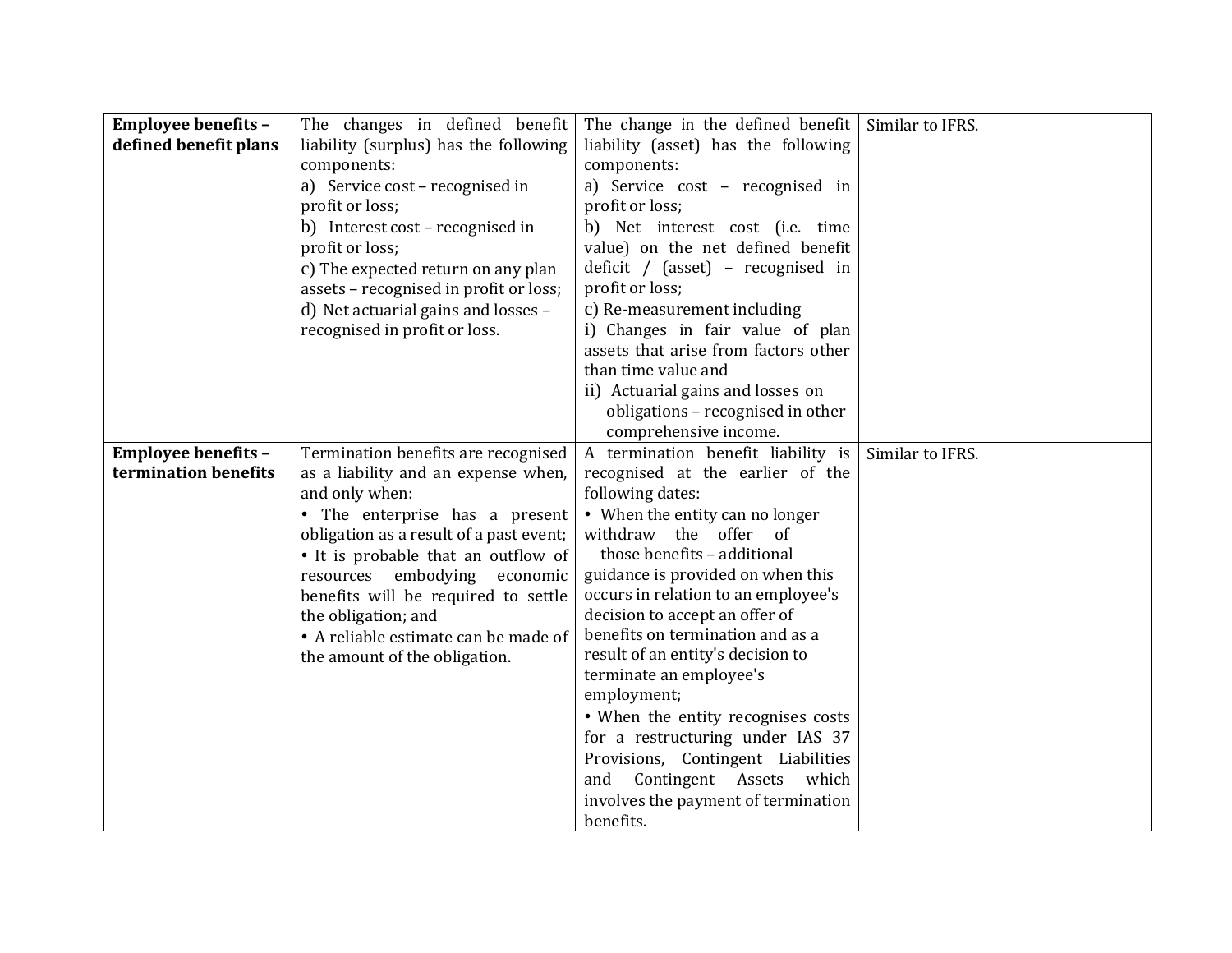| Employee benefits -   | Past service cost is recognised as       | (includes)<br>service<br>Past<br>cost         | Similar to IFRS. |
|-----------------------|------------------------------------------|-----------------------------------------------|------------------|
| past service cost and | under:                                   | curtailments) is recognised as an             |                  |
| curtailments          | • As an expense on a straight-line       | expense at the earlier of the                 |                  |
|                       | basis over the average period until      | following dates:                              |                  |
|                       | the benefits become vested.              | • When the plan amendment or                  |                  |
|                       | If benefits already vested,<br>$\bullet$ | curtailment occurs; and                       |                  |
|                       | recognised<br>as<br>an                   | expense $\cdot$ When the entity<br>recognises |                  |
|                       | immediately.                             | related restructuring<br>costs<br>or          |                  |
|                       | Entities recognise a curtailment         | termination benefits.                         |                  |
|                       | when it occurs. However when a           |                                               |                  |
|                       | curtailment is linked with a             |                                               |                  |
|                       | restructuring, it is accounted for at    |                                               |                  |
|                       | same time as<br>the<br>the               |                                               |                  |
|                       | related restructuring.                   |                                               |                  |
| Employee benefits -   | The expected and actual return           | In determining the return on plan             | Similar to IFRS. |
| actuarial             | on plan assets is arrived at after       | assets, an entity deducts the costs of        |                  |
| assumptions -         | deducting<br>expected                    | managing the plan assets and any              |                  |
| administration costs  | administrative costs, other than         | tax payable by the plan itself, other         |                  |
|                       | those included in the actuarial          | than tax included in the actuarial            |                  |
|                       | assumptions used to measure the          | assumptions used to measure the               |                  |
|                       | defined benefit obligation. But AS       | defined benefit obligation.                   |                  |
|                       | 15 does not specify which costs          | Other administration costs are not            |                  |
|                       | should be included in those              | deducted from the return on plan              |                  |
|                       | actuarial assumptions.                   | assets.                                       |                  |
|                       |                                          |                                               |                  |
|                       |                                          |                                               |                  |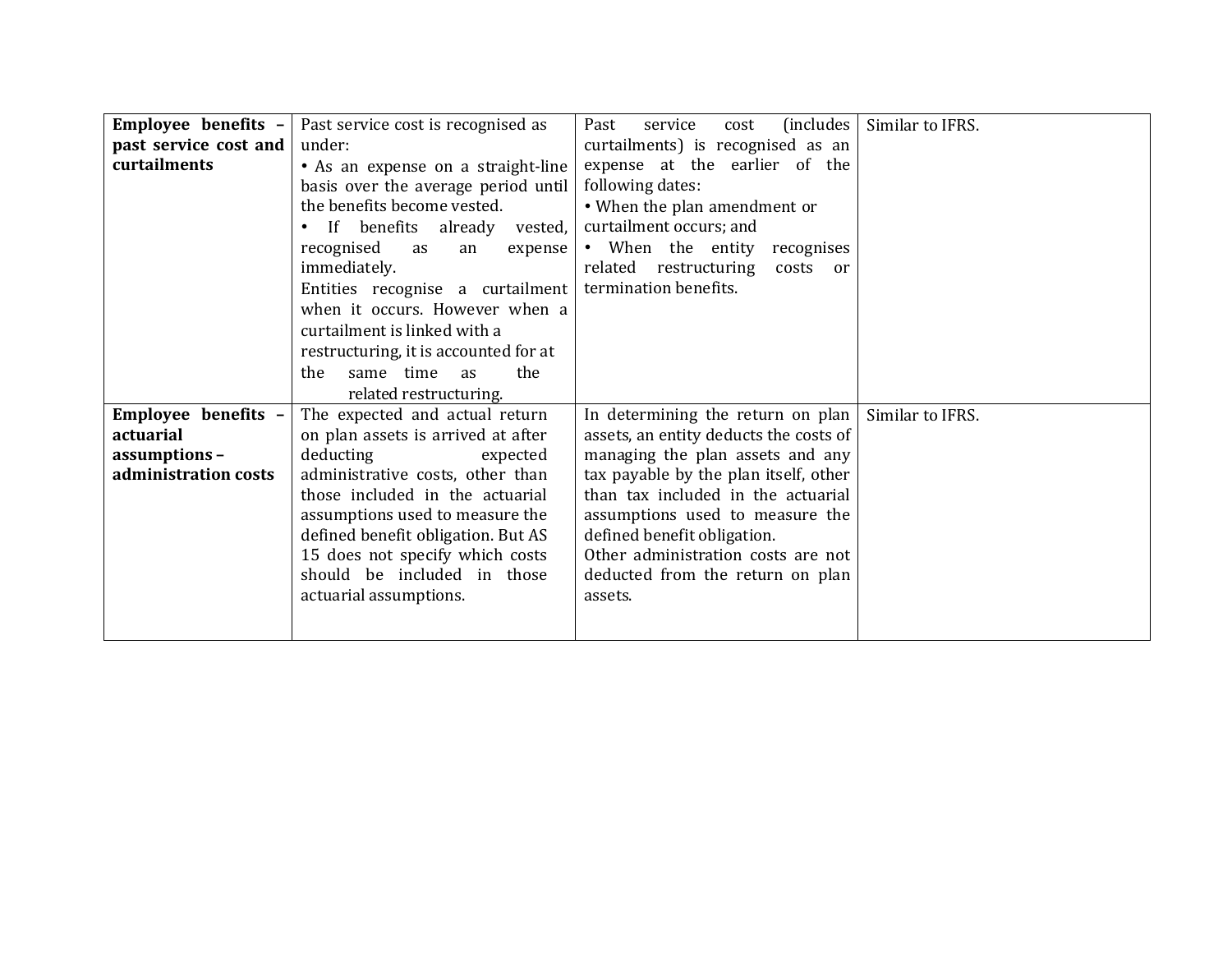| <b>Employee benefits <math>-</math></b> No specific guidance.<br>contributions<br>from<br>employees or third<br>parties to defined<br>benefit plans |                       | Provides guidance on accounting for<br>contributions from employees or<br>third parties to defined benefit<br>plans, which are linked to service<br>both dependent and independent of<br>the number of years of service.                                                                                                                                                                                     | Similar to IFRS. |
|-----------------------------------------------------------------------------------------------------------------------------------------------------|-----------------------|--------------------------------------------------------------------------------------------------------------------------------------------------------------------------------------------------------------------------------------------------------------------------------------------------------------------------------------------------------------------------------------------------------------|------------------|
| The<br>Limit<br>on<br>a<br><b>Defined</b><br>Benefit<br><b>Asset, Minimum</b><br><b>Funding</b><br><b>Requirements and</b><br>their Interaction     | No specific guidance. | Addresses<br>refunds<br>when<br>or  <br>reductions in future contributions<br>are regarded as available for<br>recognition of an asset; how<br>minimum funding requirements<br>may affect the availability of<br>reductions in future contributions<br>and when minimum funding<br>requirement may give rise to a<br>liability. It also deals<br>with<br>prepayments of a<br>minimum<br>funding requirement. | Similar to IFRS. |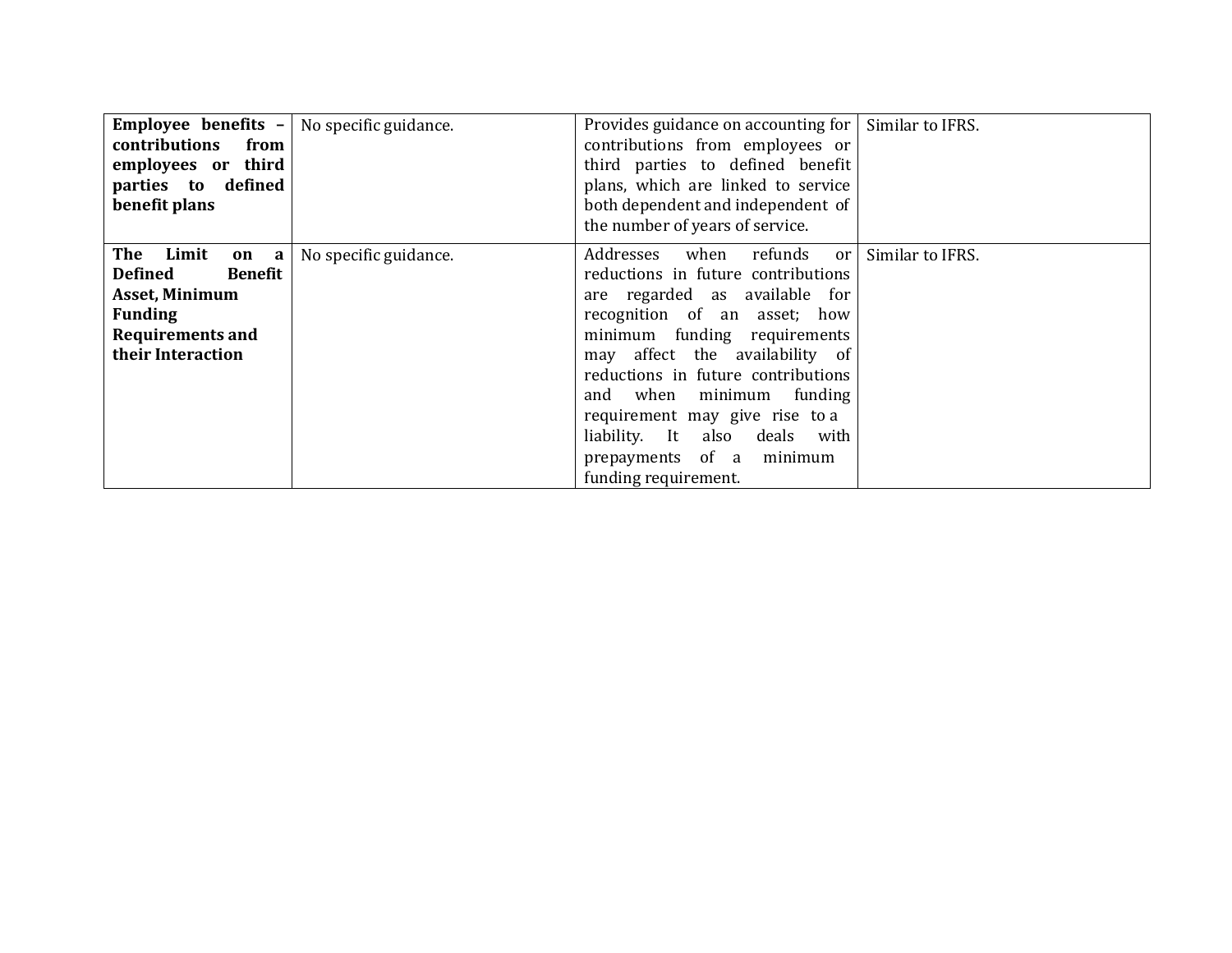|                                                       | Borrowing Costs - AS 16 - Borrowing Costs                                                   | IAS 23 - Borrowing Costs                                                                                                                                                                                                                                                                                                                        | Ind AS 23 - Borrowing Costs |
|-------------------------------------------------------|---------------------------------------------------------------------------------------------|-------------------------------------------------------------------------------------------------------------------------------------------------------------------------------------------------------------------------------------------------------------------------------------------------------------------------------------------------|-----------------------------|
| <b>Borrowing</b><br>Costs                             | No such scope exception similar<br>$\overline{\phantom{0}}$<br>to IFRS/Ind AS is available. | Borrowing costs need not be<br>capitalised in respect of<br>i) Qualifying assets measured at<br>fair value (e.g. biological assets)<br>$\rm ii)$<br>Inventories<br>that<br>are<br>manufactured, or otherwise<br>produced, in large quantities on a<br>repetitive basis (even if they are<br>otherwise qualifying assets). This<br>is an option. | <b>Similar to IFRS.</b>     |
| Borrowing Costs -<br>components of<br>borrowing costs | No reference to effective<br>interest rate.                                                 | of<br>specific<br><b>Description</b><br>are linked to<br>components<br>effective interest rate.                                                                                                                                                                                                                                                 | <b>Similar to IFRS.</b>     |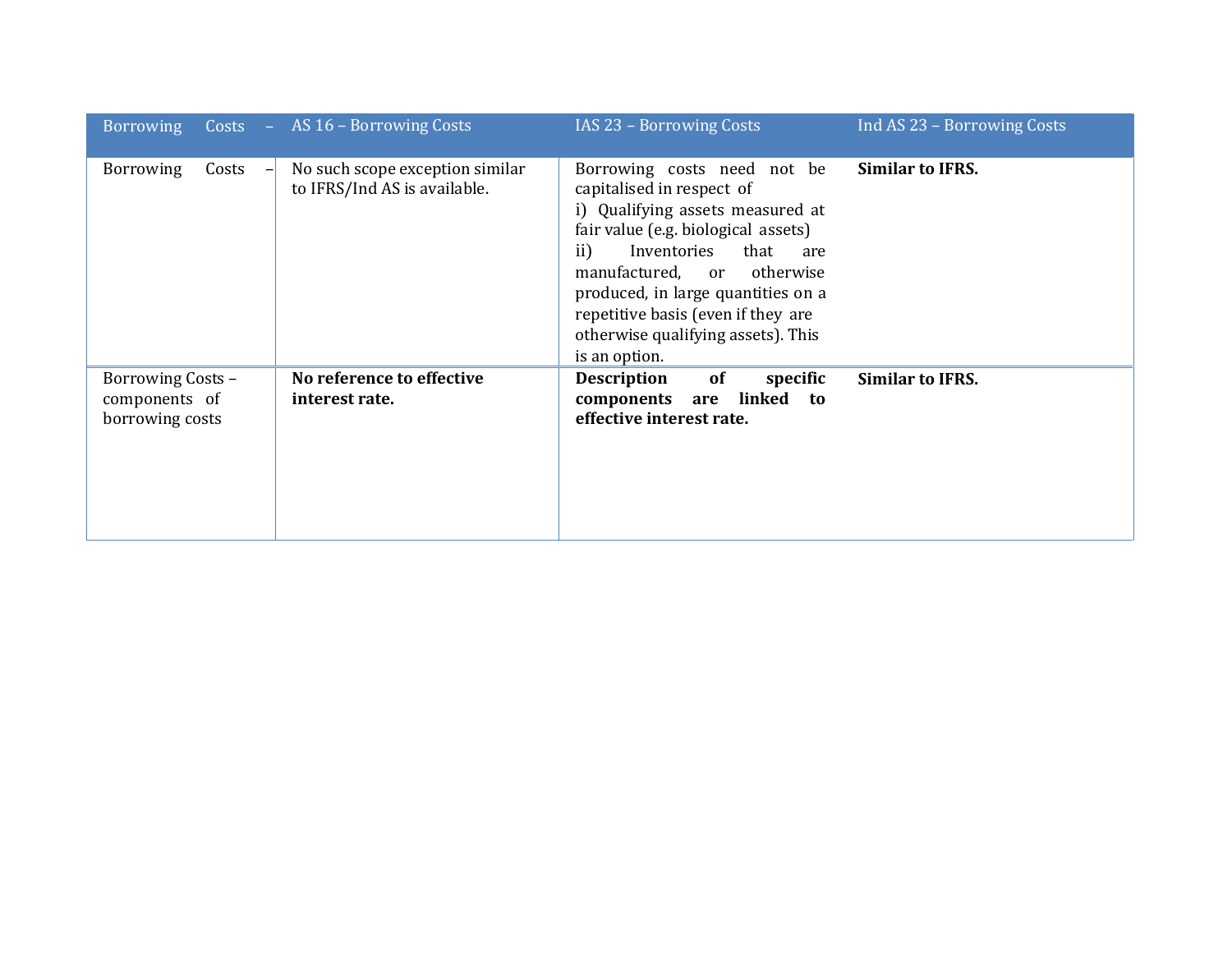| <b>Impairment of Assets</b><br>- primary literature                                                                                                                                       | AS 28 - Impairment of Assets<br>AS 26 - Intangible Assets                                                                                                                                                                                                                                                                                                                                                                                                                                    | IAS 36 - Impairment of Assets                                                                                                                                                                                                       | Ind AS 36 - Impairment of Assets |
|-------------------------------------------------------------------------------------------------------------------------------------------------------------------------------------------|----------------------------------------------------------------------------------------------------------------------------------------------------------------------------------------------------------------------------------------------------------------------------------------------------------------------------------------------------------------------------------------------------------------------------------------------------------------------------------------------|-------------------------------------------------------------------------------------------------------------------------------------------------------------------------------------------------------------------------------------|----------------------------------|
| <b>Impairment of Assets</b><br>- goodwill<br>Allocated<br>to<br>cash<br>generating units that<br>expected<br>to<br>are<br>benefit<br>from<br>the<br>synergies of business<br>combination. | AS 28 requires goodwill to be<br>tested for impairment using the<br>"bottom-up/top-down" approach<br>under which the goodwill is, in<br>effect, tested for impairment by<br>allocating its carrying amount to<br>each cash-generating unit or<br>smallest group of cash-generating<br>units to which a portion of that<br>carrying amount can be allocated<br>on a reasonable and consistent<br>basis.                                                                                       | Allocated to the lowest level at<br>which goodwill is internally<br>monitored by management which<br>should not be larger than an<br>segment before<br>operating<br>aggregation of segments<br>as<br>defined in IFRS 8.             | <b>Similar to IFRS.</b>          |
| <b>Impairment of Assets</b><br>- annual impairment<br>test for goodwill and<br>intangibles                                                                                                | Goodwill and other intangibles<br>are tested for impairment only<br>when there is an indication that<br>they may be impaired.<br>Intangible<br><b>AS</b><br>26,<br><b>Assets</b><br>requires intangible assets that<br>are not available for use and<br>intangible<br>assets<br>that are<br>amortised<br>over<br>period<br>a<br>exceeding ten years to be<br>assessed for impairment at<br>least at each financial year end<br>even if there is no indication<br>that the asset is impaired. | Goodwill, intangible assets not<br>yet available for use and<br>indefinite life intangible assets<br>are required to be tested for<br>impairment at least on an<br>annual basis or earlier if there<br>is an impairment indication. | <b>Similar to IFRS.</b>          |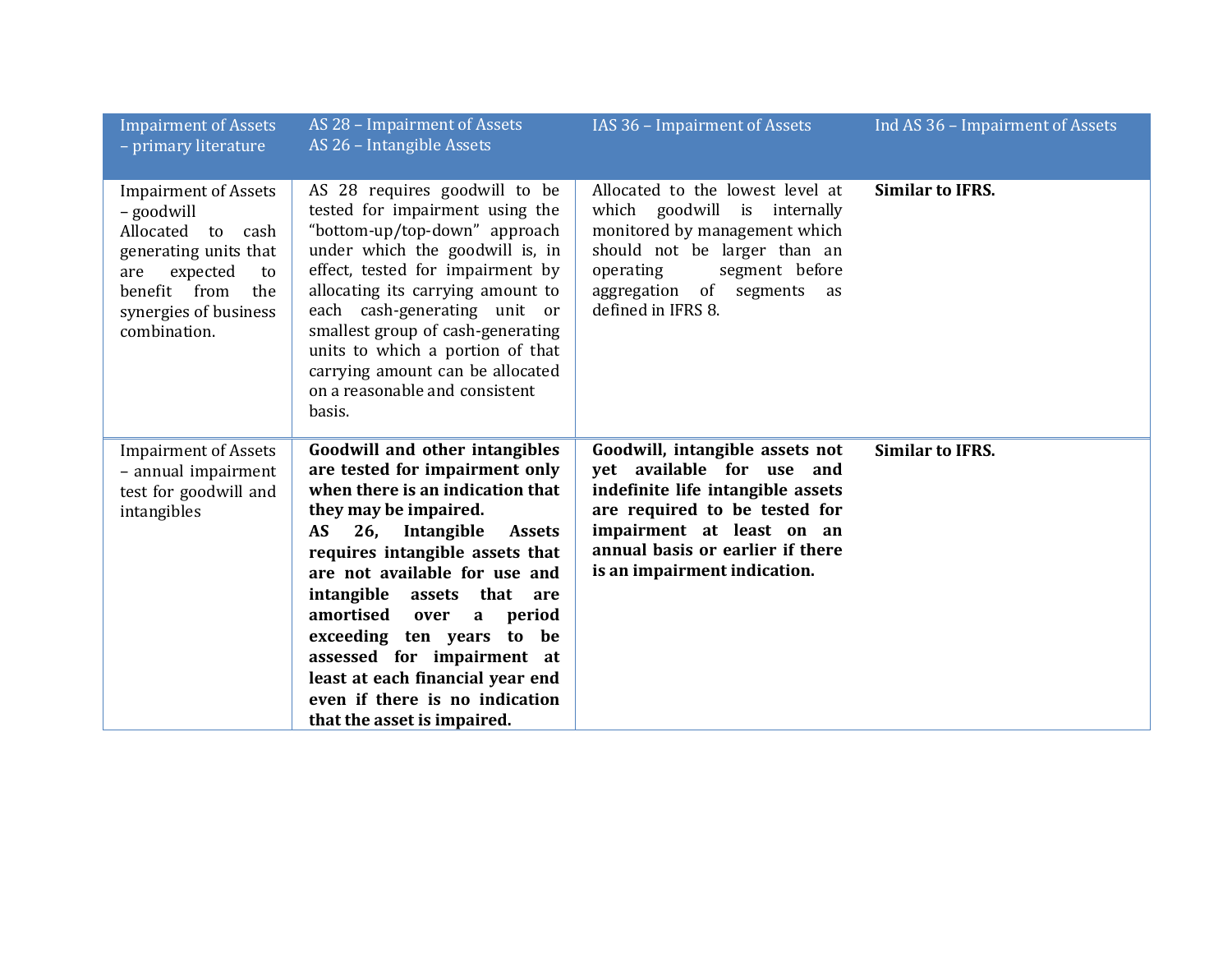| <b>Impairment of Assets</b><br>reversal<br>of<br>impairment loss<br>for goodwill | Impairment loss for goodwill is<br>reversed if the impairment loss was<br>caused by a specific external event<br>of an exceptional nature that is not<br>expected to recur and subsequent<br>external events have occurred that<br>reverse the effect of that event. | Impairment loss recognised for<br>goodwill is prohibited from reversal<br>in a subsequent period.<br>Goodwill impaired in an interim<br>period is not subsequently reversed<br>in subsequent interim or annual<br>financial statements. | Similar to IFRS. |
|----------------------------------------------------------------------------------|----------------------------------------------------------------------------------------------------------------------------------------------------------------------------------------------------------------------------------------------------------------------|-----------------------------------------------------------------------------------------------------------------------------------------------------------------------------------------------------------------------------------------|------------------|
|                                                                                  |                                                                                                                                                                                                                                                                      |                                                                                                                                                                                                                                         |                  |
|                                                                                  |                                                                                                                                                                                                                                                                      |                                                                                                                                                                                                                                         |                  |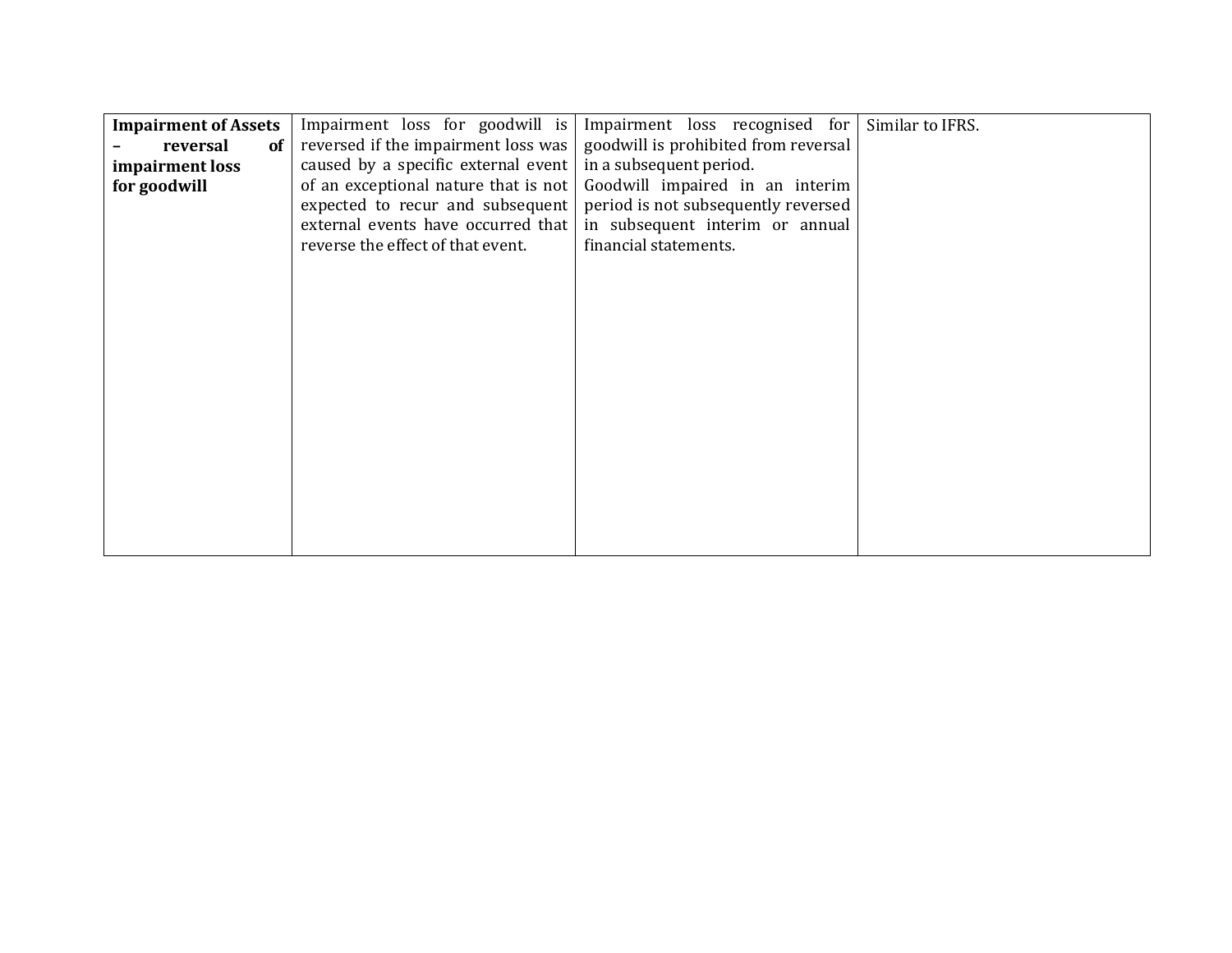| Provisions,                 | AS 29 - Provisions, Contingent           | IAS 37 - Provisions, Contingent          | Ind AS 37 - Provisions, Contingent       |
|-----------------------------|------------------------------------------|------------------------------------------|------------------------------------------|
| Contingent<br><b>Assets</b> | <b>Liabilities and Contingent Assets</b> | <b>Liabilities and Contingent Assets</b> | <b>Liabilities and Contingent Assets</b> |
| and Contingent              |                                          |                                          | Ind AS 37 - Appendix A - Rights to       |
| Liabilities - primary       |                                          | IFRIC 5 - Rights to Interests            | <b>Interests</b><br>arising<br>from      |
| literature                  |                                          | arising from Decommissioning,            | Decommissioning, Restoration and         |
|                             |                                          | <b>Restoration and Environmental</b>     | Environmental<br>Rehabilitation          |
|                             |                                          | <b>Rehabilitation Funds</b>              | <b>Funds</b>                             |
|                             |                                          |                                          | Ind AS 37 - Appendix B - Liabilities     |
|                             |                                          | IFRIC 6 - Liabilities arising from       | arising<br>from                          |
|                             |                                          | Participating in a Specific Market       | Participating in a Specific Market       |
|                             |                                          | - Waste Electrical and Electronic        | - Waste Electrical and Electronic        |
|                             |                                          | Equipment                                | Equipment                                |
|                             |                                          |                                          | Ind AS 37 - Appendix C - Levies          |
|                             |                                          | <b>IFRIC 21 - Levies</b>                 |                                          |
|                             |                                          |                                          |                                          |
| Provisions,                 | Provisions<br>not recognised<br>are      | A provision is recognised only           | Similar to IFRS.                         |
| Contingent                  | based on constructive obligations        | when a past event has created a          |                                          |
| <b>Liabilities</b>          |                                          |                                          |                                          |
| and                         | though some provisions may be            | legal or constructive obligation, an     |                                          |
| <b>Contingent Assets -</b>  | needed in respect of obligations         | outflow of resources is probable,        |                                          |
| recognition of              | arising from normal practice,            | and the amount of the obligation         |                                          |
| provisions                  | custom and a desire to maintain          | can be estimated reliably.               |                                          |
|                             | good business relations or to act in     | A constructive obligation is an          |                                          |
|                             | an equitable manner.                     | obligation that derives from an          |                                          |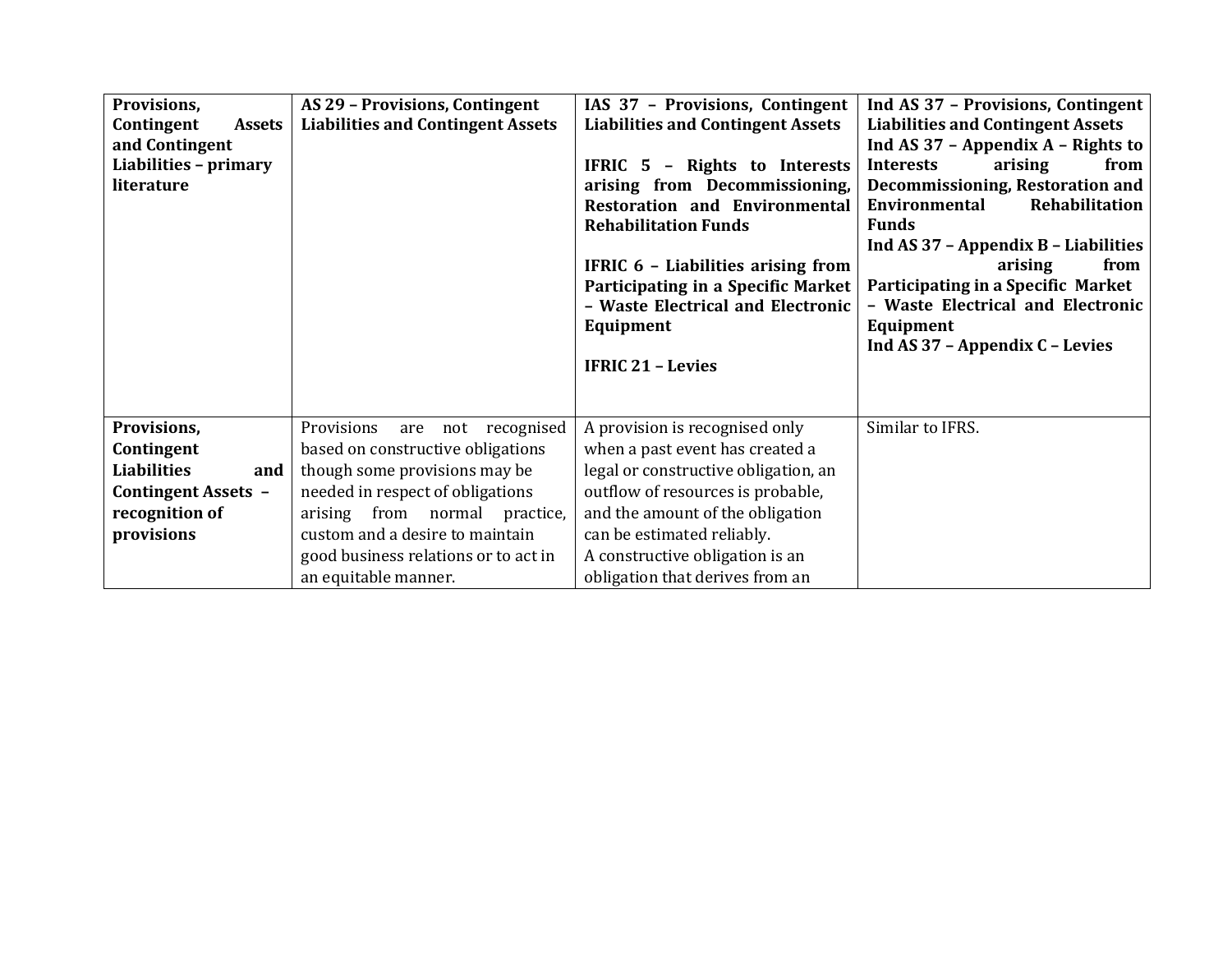|                               |                                        | entity's actions where, by an                                   |                  |
|-------------------------------|----------------------------------------|-----------------------------------------------------------------|------------------|
|                               |                                        | established pattern of past practice,                           |                  |
|                               |                                        | published policies or a sufficiently                            |                  |
|                               |                                        | specific current statement, the                                 |                  |
|                               |                                        | entity has indicated to other parties                           |                  |
|                               |                                        | that it will<br>accept certain                                  |                  |
|                               |                                        | responsibilities; and as a result, the                          |                  |
|                               |                                        | entity<br>has<br>created<br>valid<br>a                          |                  |
|                               |                                        | expectation on the part of those                                |                  |
|                               |                                        | other parties that it will discharge<br>those responsibilities. |                  |
|                               |                                        |                                                                 |                  |
| Provisions,                   | Discounting of liabilities is<br>not   | When the effect of time value of                                | Similar to IFRS. |
| <b>Contingent Liabilities</b> | permitted<br>and<br>provisions<br>are  | money is material, the amount of                                |                  |
| and                           | carried at their full values.          | provision is the present value of the                           |                  |
| <b>Contingent Assets -</b>    |                                        | expenditure expected to be required                             |                  |
| discounting                   |                                        | to settle the obligation. The discount                          |                  |
|                               |                                        | rate is a pre-tax rate that reflects                            |                  |
|                               |                                        | the current market assessment of                                |                  |
|                               |                                        | the time value of money and risks                               |                  |
|                               |                                        | specific to the                                                 |                  |
|                               |                                        | liability.                                                      |                  |
| Provisions,                   | Contingent<br>neither<br>assets<br>are | Contingent<br>assets<br>not<br>are                              | Similar to IFRS. |
| <b>Contingent Liabilities</b> | recognised nor disclosed in the        | recognised but disclosed in the                                 |                  |
| and                           | financial<br>statements. They<br>are   | financial statements when an inflow                             |                  |
| <b>Contingent Assets -</b>    | usually disclosed as part of the       | of economic benefits is probable.                               |                  |
| contingent assets             | report of the approving authority      |                                                                 |                  |
|                               | (e.g. Board of Directors report).      |                                                                 |                  |
| Provisions,                   | Requires recognition<br>based<br>on    | IAS 37 requires provisions on the                               | Similar to IFRS. |
| <b>Contingent Liabilities</b> | general recognition criteria for       | basis of constructive obligations.                              |                  |
| and                           | provisions i.e. when the entity has a  | obligation<br>constructive<br>A<br>to                           |                  |
| <b>Contingent Assets -</b>    | present obligation as a result of      | restructure arises only when an                                 |                  |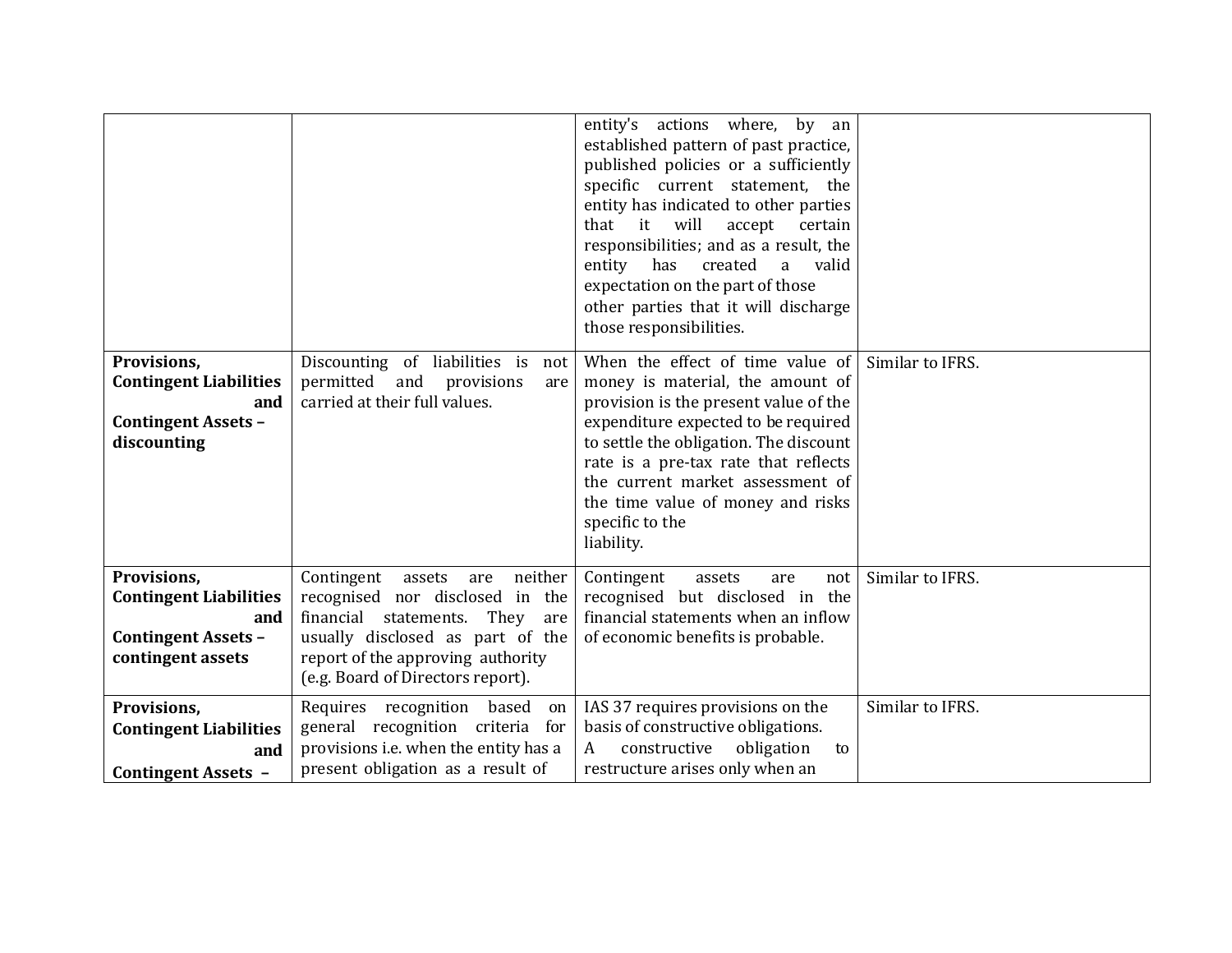| re               | past event and the liability is | entity has a detailed formal plan for |  |
|------------------|---------------------------------|---------------------------------------|--|
| structuring cost | considered probable and can be  | the restructuring and has raised a    |  |
|                  | reliably estimated.             | valid expectation in those affected   |  |
|                  |                                 | that it will carry out the            |  |
|                  |                                 | restructuring<br>by<br>starting<br>to |  |
|                  |                                 | implement that plan or announcing     |  |
|                  |                                 | its main features to those affected   |  |
|                  |                                 | by it.                                |  |
|                  |                                 |                                       |  |
|                  |                                 |                                       |  |
|                  |                                 |                                       |  |
|                  |                                 |                                       |  |
|                  |                                 |                                       |  |
|                  |                                 |                                       |  |
|                  |                                 |                                       |  |
|                  |                                 |                                       |  |
|                  |                                 |                                       |  |
|                  |                                 |                                       |  |
|                  |                                 |                                       |  |
|                  |                                 |                                       |  |
|                  |                                 |                                       |  |
|                  |                                 |                                       |  |
|                  |                                 |                                       |  |
|                  |                                 |                                       |  |
|                  |                                 |                                       |  |
|                  |                                 |                                       |  |
|                  |                                 |                                       |  |
|                  |                                 |                                       |  |
|                  |                                 |                                       |  |
|                  |                                 |                                       |  |
|                  |                                 |                                       |  |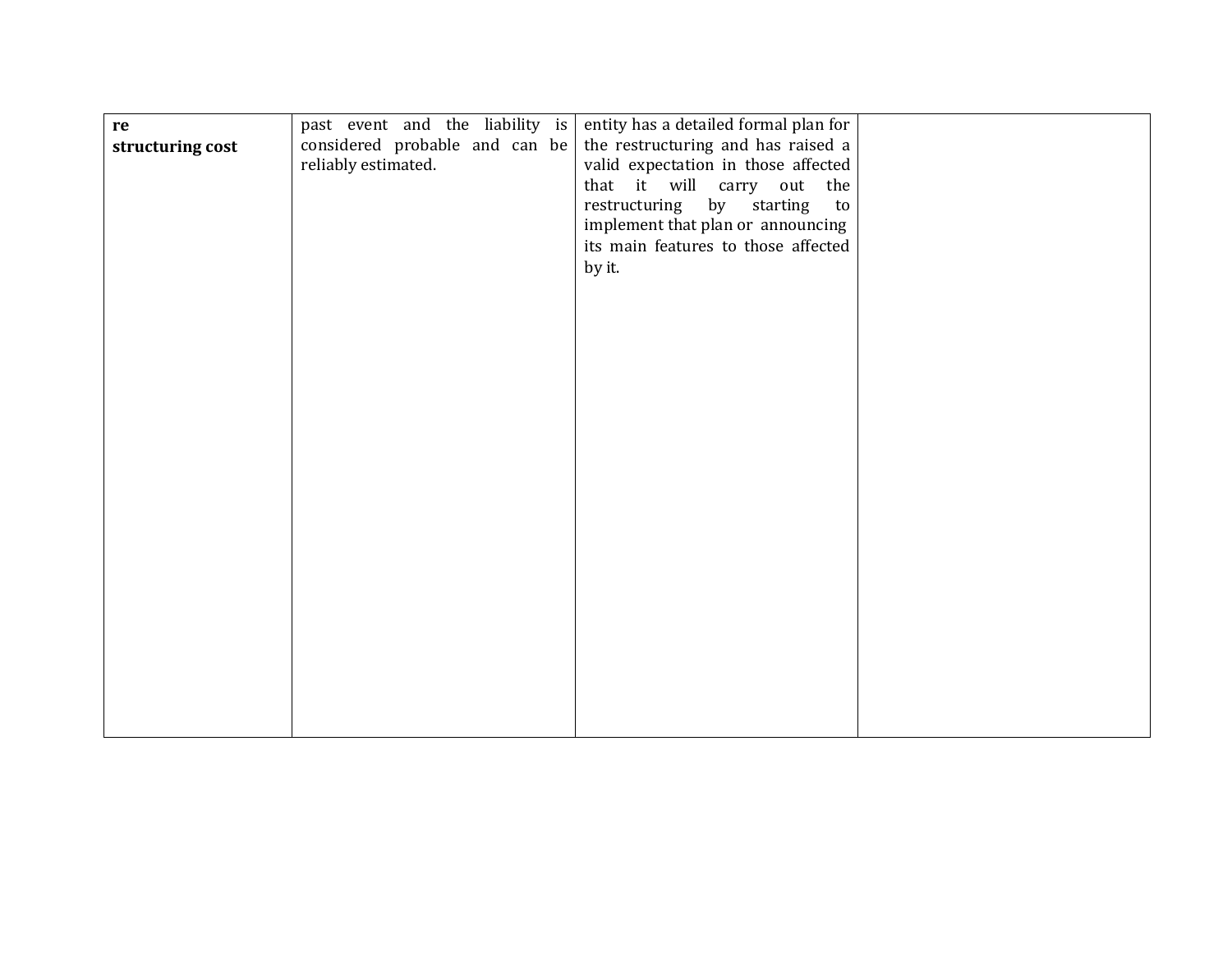| <b>Non-current Assets</b><br><b>Held for Sale and</b><br><b>Discontinued</b><br><b>Operations</b><br>- primary literature                                                           | 24<br><b>AS</b><br><b>Discontinuing</b><br><b>Operations</b><br>AS 10 - Accounting for Fixed<br><b>Assets</b>                                                                                                                                                                                                                                                                                                                                                   | <b>Sale</b><br>Discontinued<br>and<br>for<br><b>Operations</b><br><b>IFRIC 17 - Distributions of Non-</b><br>cash Assets to Owners                                                                                                                                                                                                                                                                                                                                                                                                                                                                                                                                               | IFRS 5 - Non-current Assets Held   Ind AS 105 - Non-current Assets<br>Held for Sale and Discontinued<br><b>Operations</b><br>Ind AS 10 - Appendix A -<br><b>Distributions of Non-cash Assets to</b><br><b>Owners</b> |
|-------------------------------------------------------------------------------------------------------------------------------------------------------------------------------------|-----------------------------------------------------------------------------------------------------------------------------------------------------------------------------------------------------------------------------------------------------------------------------------------------------------------------------------------------------------------------------------------------------------------------------------------------------------------|----------------------------------------------------------------------------------------------------------------------------------------------------------------------------------------------------------------------------------------------------------------------------------------------------------------------------------------------------------------------------------------------------------------------------------------------------------------------------------------------------------------------------------------------------------------------------------------------------------------------------------------------------------------------------------|----------------------------------------------------------------------------------------------------------------------------------------------------------------------------------------------------------------------|
| Non-current<br><b>Assets</b><br><b>Held</b> for Sale and<br><b>Discontinued</b><br><b>Operations</b><br>$\overline{\phantom{m}}$<br>recognition,<br>measurement and<br>presentation | There is no standard dealing with<br>non-current assets held for sale<br>though AS 10 deals with assets held<br>for disposal. Items of fixed assets<br>that have been retired from active<br>use and are held for disposal are<br>stated at the lower of their net book<br>value and net realisable value and<br>shown separately in the<br>are<br>financial statements. Any expected<br>loss is recognised immediately in<br>the statement of profit and loss. | Non-current assets to be disposed<br>of are classified as held for sale<br>when the asset is available for<br>immediate sale and the sale is<br>highly probable.<br>Depreciation ceases on the date<br>when the assets (individually or as<br>part of a disposal group) are<br>classified as held for sale. Non-<br>current assets classified as held for<br>sale are measured at the lower of its<br>carrying value and fair value less<br>costs to sell. Non-current assets<br>classified as held for sale, and the<br>assets and liabilities in a disposal<br>group classified as held for sale, are<br>presented separately<br>in<br>the<br>statement of financial position. | Similar to IFRS.                                                                                                                                                                                                     |
| <b>Discontinued</b>                                                                                                                                                                 | Under AS 24, the profit and loss                                                                                                                                                                                                                                                                                                                                                                                                                                | The statement of comprehensive                                                                                                                                                                                                                                                                                                                                                                                                                                                                                                                                                                                                                                                   | Similar to IFRS.                                                                                                                                                                                                     |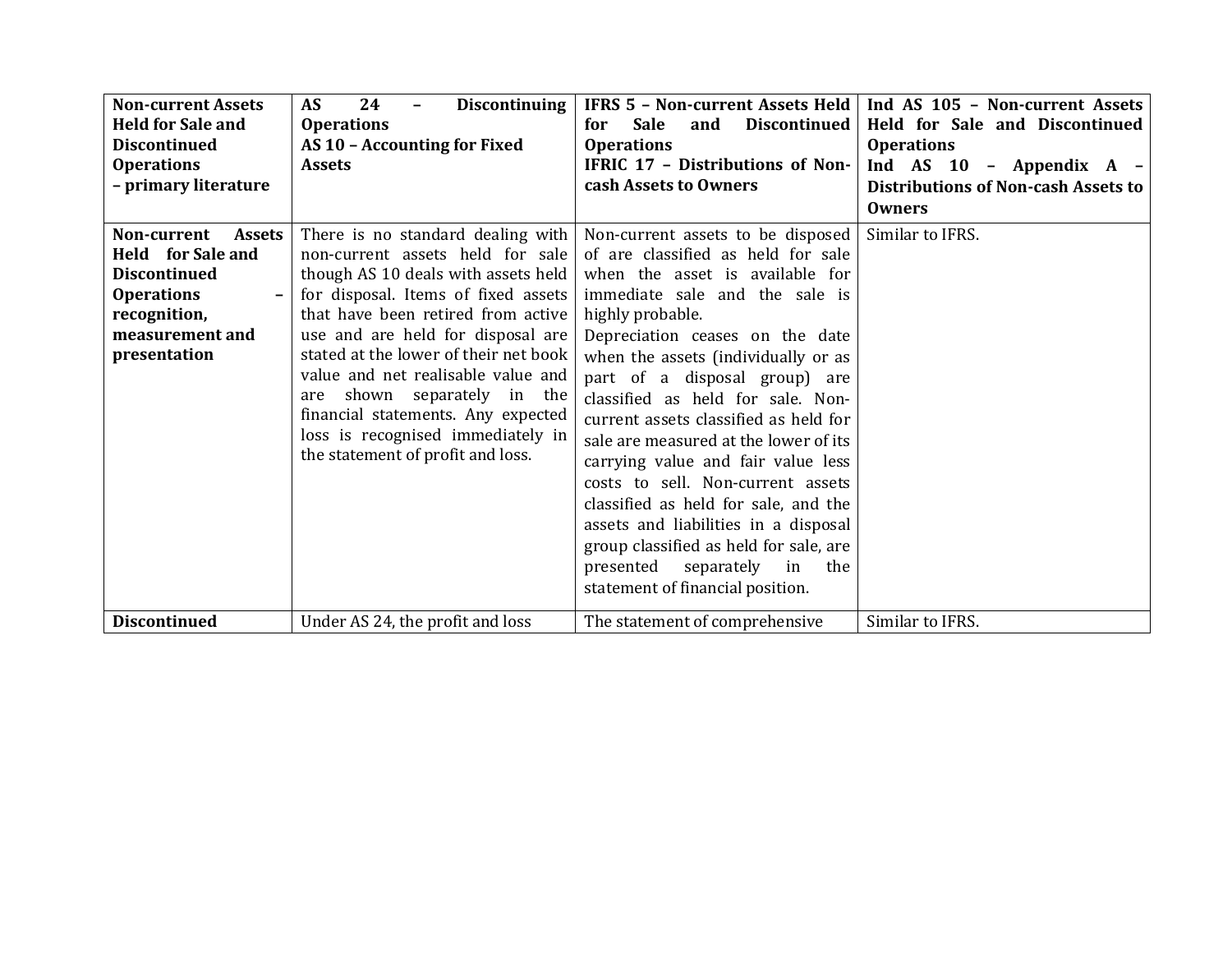| <b>Operations</b> | before tax is presented as a single                          | income is effectively divided into          |  |
|-------------------|--------------------------------------------------------------|---------------------------------------------|--|
| - presentation    | section which includes continuing                            | sections<br>$\sim$ $-$<br>continuing<br>two |  |
|                   | and discontinuing operation. The                             | discontinued<br>operations<br>and           |  |
|                   | presentation<br>provides                                     | with<br>the<br>operations,<br>entity        |  |
|                   | separate disclosure for                                      | presenting as a single amount in the        |  |
|                   | continuing operation before tax,                             | statement<br>of<br>comprehensive            |  |
|                   | income tax related to continuing                             | income, the sum of the post- tax            |  |
|                   | operations, profit<br>or loss                                | profit or loss from discontinued            |  |
|                   | from continuing operations after                             | operations for the period and the           |  |
|                   | tax. A similar disclosure is made for                        | post-tax gain or loss arising on the        |  |
|                   | discontinuing operations. The                                | disposal of discontinued operations         |  |
|                   | requirement under Schedule III to                            | (or on the reclassification of the          |  |
|                   | the Companies Act, 2013 is                                   | assets and liabilities of discontinued      |  |
|                   | different, with the statement of                             | operations as held for sale).               |  |
|                   | profit and loss being effectively                            | Detailed disclosure of revenue,             |  |
|                   | divided into<br>two sections<br>$\overline{a}$               | expenses, pre-tax profit or loss and        |  |
|                   | continuing<br>operations<br>and                              | related income taxes is required            |  |
|                   | discontinuing<br>The<br>operations.                          | either in the notes or in the               |  |
|                   | following details are required to be                         | statement of comprehensive income           |  |
|                   | presented on the face of<br>the                              | in a section distinct from continuing       |  |
|                   | statement of profit and loss as per                          | operations.                                 |  |
|                   | Schedule III for discontinuing<br>operations:                |                                             |  |
|                   |                                                              |                                             |  |
|                   | • Profit/(loss) from discontinuing                           |                                             |  |
|                   | operations                                                   |                                             |  |
|                   | • Tax expense of discontinuing<br>operations                 |                                             |  |
|                   |                                                              |                                             |  |
|                   | • Profit/(loss) from discontinuing<br>operations (after tax) |                                             |  |
|                   |                                                              |                                             |  |
|                   |                                                              |                                             |  |
|                   |                                                              |                                             |  |
|                   |                                                              |                                             |  |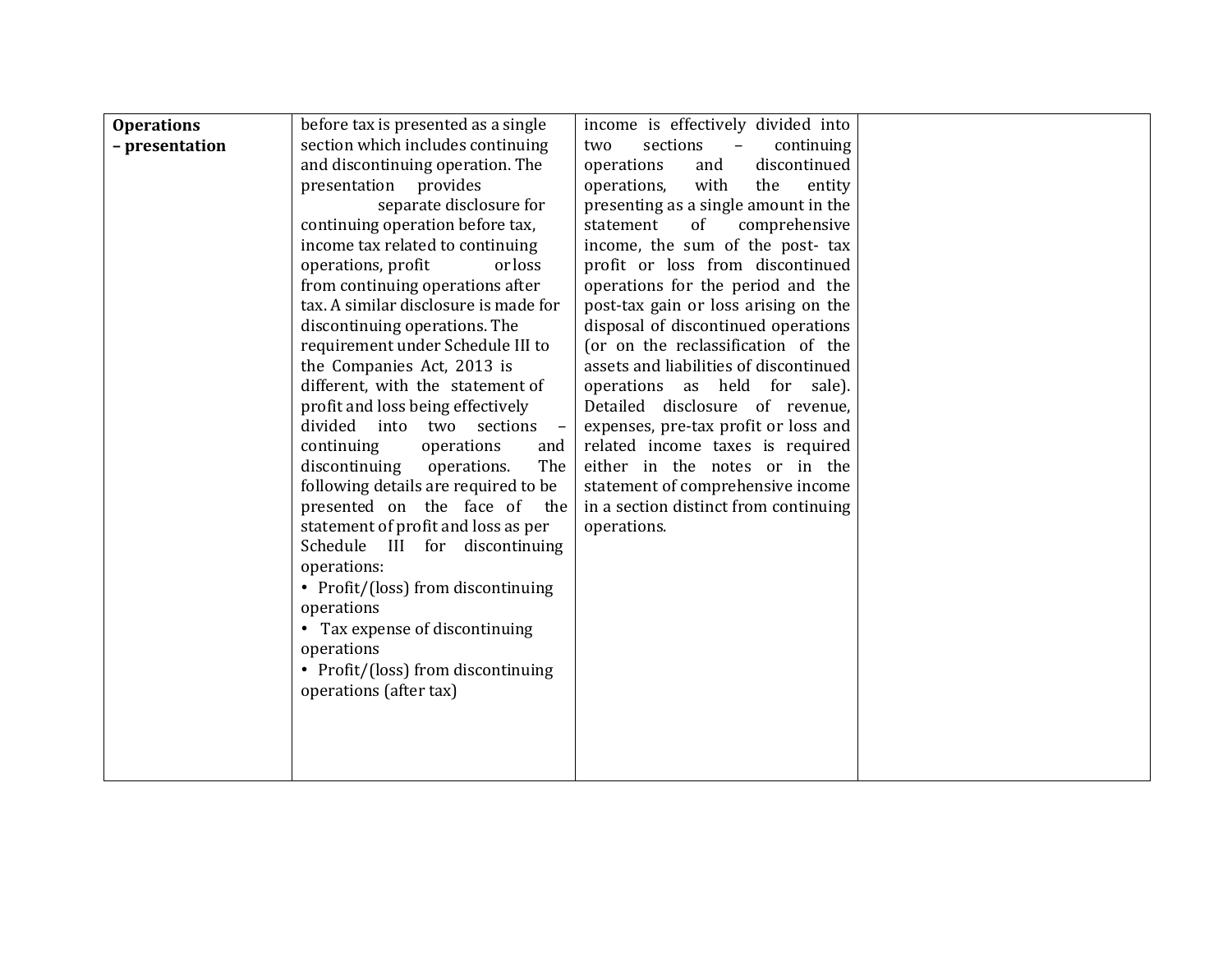| Segments – primary<br>literature                          | AS 17 - Segment Reporting                                                                                                                                                                                                                                                                                                               | <b>IFRS 8 - Operating Segments</b>                                                                                                                                                                                                                                                                                                                                                                                                                                                                                                                                             | Ind AS 108 - Operating<br>Segments                                                                      |
|-----------------------------------------------------------|-----------------------------------------------------------------------------------------------------------------------------------------------------------------------------------------------------------------------------------------------------------------------------------------------------------------------------------------|--------------------------------------------------------------------------------------------------------------------------------------------------------------------------------------------------------------------------------------------------------------------------------------------------------------------------------------------------------------------------------------------------------------------------------------------------------------------------------------------------------------------------------------------------------------------------------|---------------------------------------------------------------------------------------------------------|
| <b>Operating Segments-</b><br>scope                       | Applicability of the standard is<br>not linked to the listing status of<br>an entity.                                                                                                                                                                                                                                                   | IFRS 8 is applicable to the<br>consolidated<br>and<br>separate<br>statements of<br>financial<br>an<br>entity/group with a parent:<br>• Whose<br>debt<br>or<br>equity<br>instruments are traded in a public<br>market (a domestic or foreign<br>stock exchange<br>or an over-the-counter market,<br>including local and regional<br>markets); or<br>• That files, or is in the process of<br>filing, its financial statements<br>with a securities commission or<br>other regulatory organisation for<br>the purpose of issuing any class of<br>instruments in a public market. | Ind AS 108 is applicable to<br>companies to which Ind ASs<br>notified under the Companies<br>Act apply. |
| <b>Operating Segments</b><br>determination<br>of segments | AS 17 requires an enterprise to<br>identify two sets of segments<br>(business and geographical),<br>using a risks and rewards<br>approach, with the enterprise's<br>system of internal financial<br>reporting to key management<br>personnel serving<br>only as the starting point for<br>identification<br>of such<br>the<br>segments. | <b>Operating</b><br>segments<br>are<br>identified<br>based<br>the<br><sub>on</sub><br>financial information that is<br>regularly reviewed by the chief<br>operating decision maker in<br>deciding<br>allocate<br>how<br>to<br>resources and in<br>assessing<br>performance.                                                                                                                                                                                                                                                                                                    | <b>Similar to IFRS.</b>                                                                                 |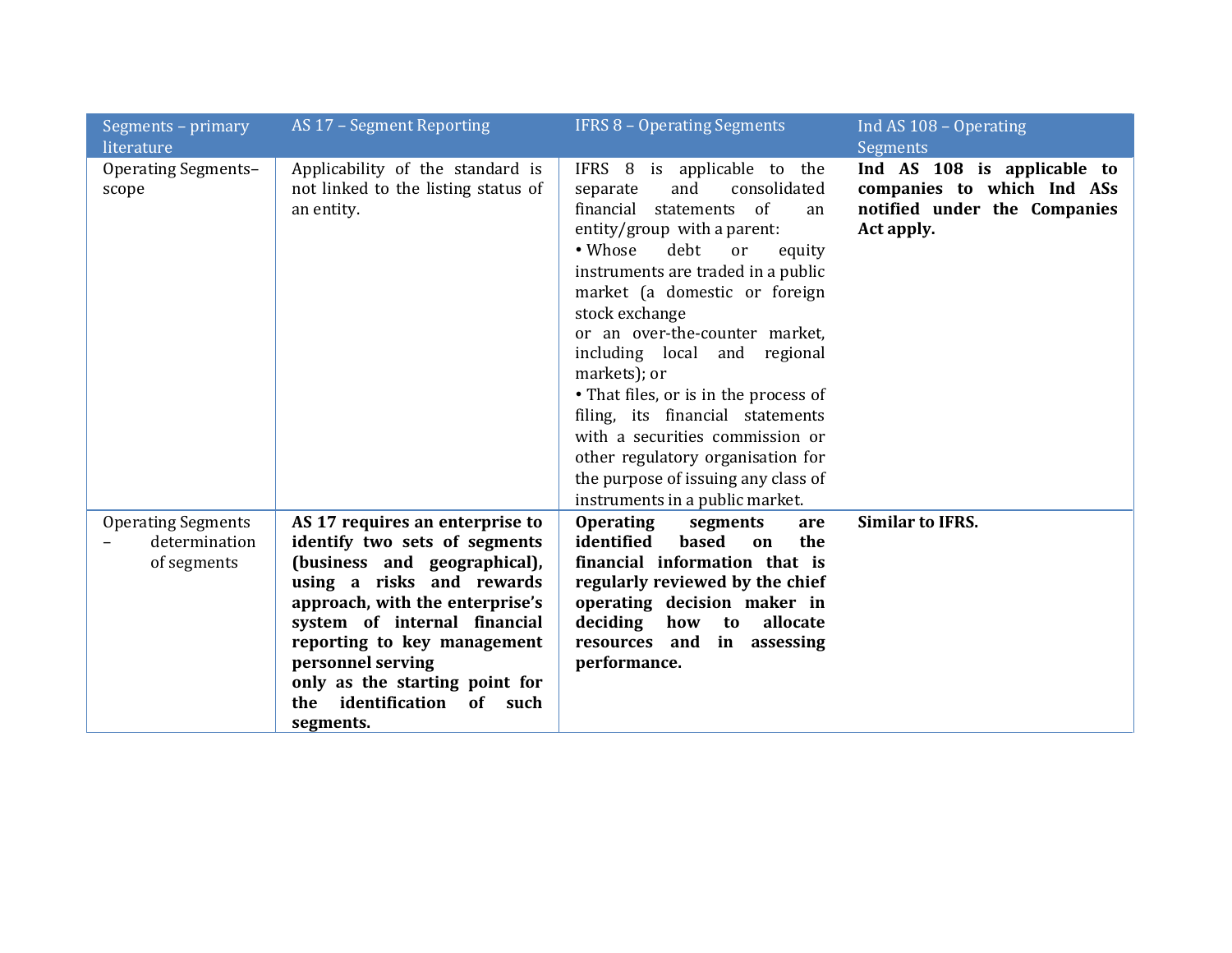| <b>Operating Segments</b> |                                      | Segment information is prepared in $\vert$ Segment profit or loss is reported | Similar to IFRS. |
|---------------------------|--------------------------------------|-------------------------------------------------------------------------------|------------------|
| - measurement             |                                      | conformity with the accounting on the same measurement basis as               |                  |
|                           |                                      | policies adopted for preparing and   that used by the chief operating         |                  |
|                           |                                      | presenting the financial statements decision maker. There is no               |                  |
|                           |                                      | of the enterprise as a whole definition of segment revenue,                   |                  |
|                           | Segment revenue, segment expense,    | segment expense, segment result,                                              |                  |
|                           |                                      | segment result, segment asset and and segment asset or segment                |                  |
|                           | segment liability have been defined. | liability nor does it require segment                                         |                  |
|                           | reconciliation is presented<br>A     | information to be prepared in                                                 |                  |
|                           | between the information disclosed    | conformity with the accounting                                                |                  |
|                           | for reportable segments and the      | policies adopted for the entity's                                             |                  |
|                           | aggregated information in the        | financial statement.                                                          |                  |
|                           | enterprise's financial statements.   |                                                                               |                  |
|                           |                                      |                                                                               |                  |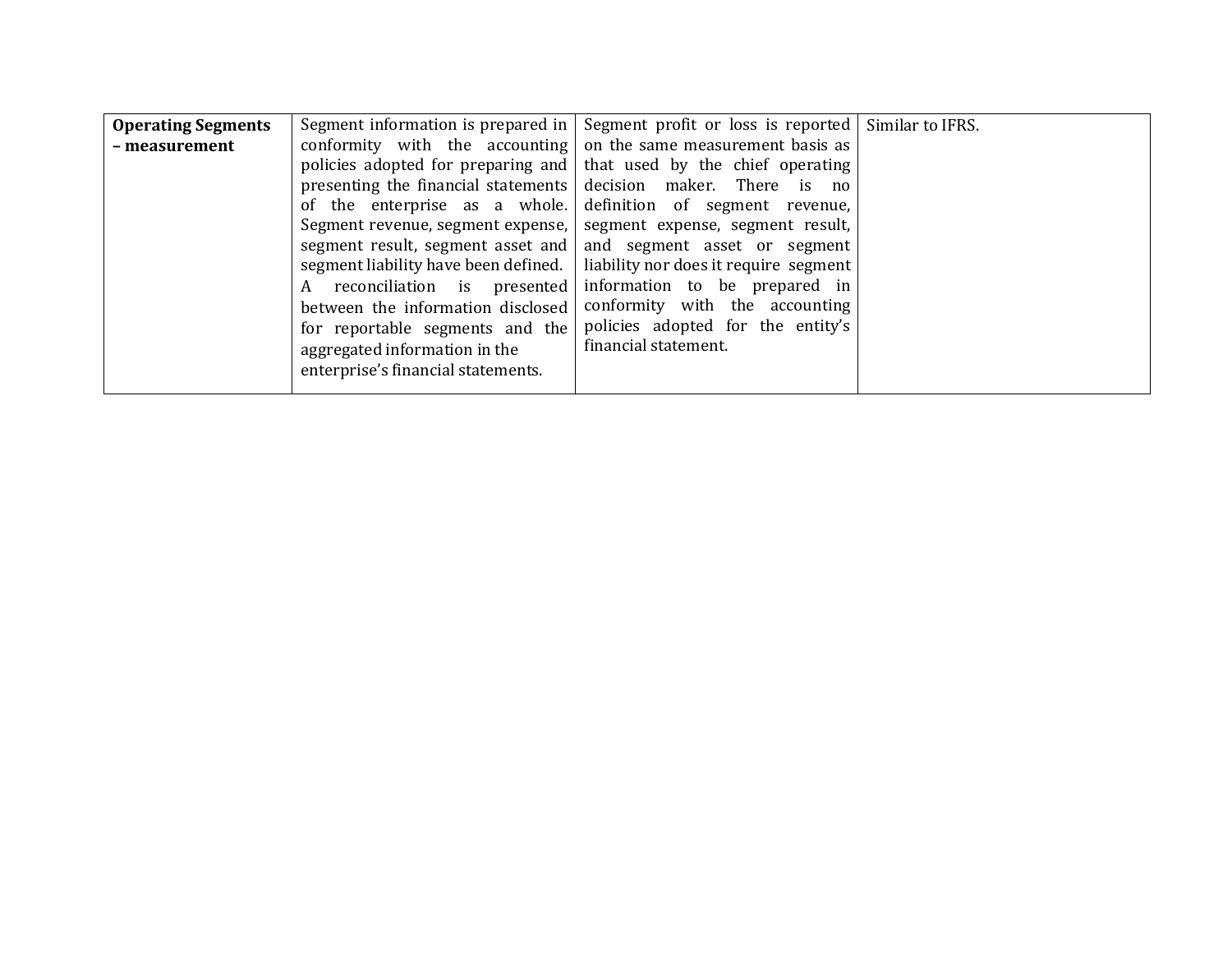| Revenuefrom<br>with<br>Contract<br>customers - primary<br>literature | No comprehensive equivalent<br>standard. The following deal with<br>revenue recognition:<br>AS 9 - Revenue Recognition AS<br>7 - Construction Contracts                                                                                                                                                                                                                                                                                                     | IFRS 15- Revenue from Contracts<br>with Customers (effective from<br>Annual period beginning on or<br>after 1 January 2017 with earlier<br>application permitted)                                                                                                                                                                                                                                                                                                                | Ind AS 115 - Revenue from<br><b>Contracts with Customers</b><br>Ind AS 115 - Appendix C - Service<br>Concession Arrangements Ind AS<br>115 - Appendix D - Service<br>Concessio<br>n Arrangements: Disclosures |
|----------------------------------------------------------------------|-------------------------------------------------------------------------------------------------------------------------------------------------------------------------------------------------------------------------------------------------------------------------------------------------------------------------------------------------------------------------------------------------------------------------------------------------------------|----------------------------------------------------------------------------------------------------------------------------------------------------------------------------------------------------------------------------------------------------------------------------------------------------------------------------------------------------------------------------------------------------------------------------------------------------------------------------------|---------------------------------------------------------------------------------------------------------------------------------------------------------------------------------------------------------------|
| Revenue – scope                                                      | AS 7 deals with construction<br>contracts and AS 9 deals with the<br>recognition of revenue arising in<br>the course of ordinary activities of<br>the entity - sale of goods,<br>rendering of services and use by<br>others of entity resources yielding<br>interest, royalties and dividend.<br>AS 9 scopes out revenue from<br>agreements,<br>insurance<br>lease<br>contracts, revenue arising from<br>government grants, and other<br>similar subsidies. | IFRS 15 applies to contract with a<br>and<br>establishes<br>customer<br>principles on reporting<br>the<br>nature, amount, timing<br>and<br>uncertainty of revenue and cash<br>flows arising from a contract with<br>customer. A contract is<br>an<br>agreement between<br>two<br>or<br>parties<br>that<br>creates<br>more<br>enforceable<br>rights<br>and<br>obligations, and can be either<br>written, oral or implied by an<br>entity's<br>customary<br>business<br>practices. | <b>Similar to IFRS.</b>                                                                                                                                                                                       |
| Revenue                                                              | AS 9 requires recognition of<br>revenue when (i) there is<br>transfer significant risks and                                                                                                                                                                                                                                                                                                                                                                 | The core principle under IFRS<br>15 is that an entity should<br>recognise revenue to depict the                                                                                                                                                                                                                                                                                                                                                                                  | <b>Similar to IFRS.</b>                                                                                                                                                                                       |
| Recognition                                                          | rewards of ownership (ii) no<br>significant uncertainty exists<br>regarding the amount<br>0f<br>consideration and (iii) at the<br>time of performance, it is not<br>unreasonable<br>to<br>expect<br>ultimate collection.<br><b>Revenue from sale of goods</b>                                                                                                                                                                                               | transfer of promised goods or<br>services to customers in an<br>amount that reflects<br>the<br>considerations to which the<br>entity expects to be entitled in<br>exchange for those goods or<br>services.<br>To achieve that core principles,<br>the                                                                                                                                                                                                                            |                                                                                                                                                                                                               |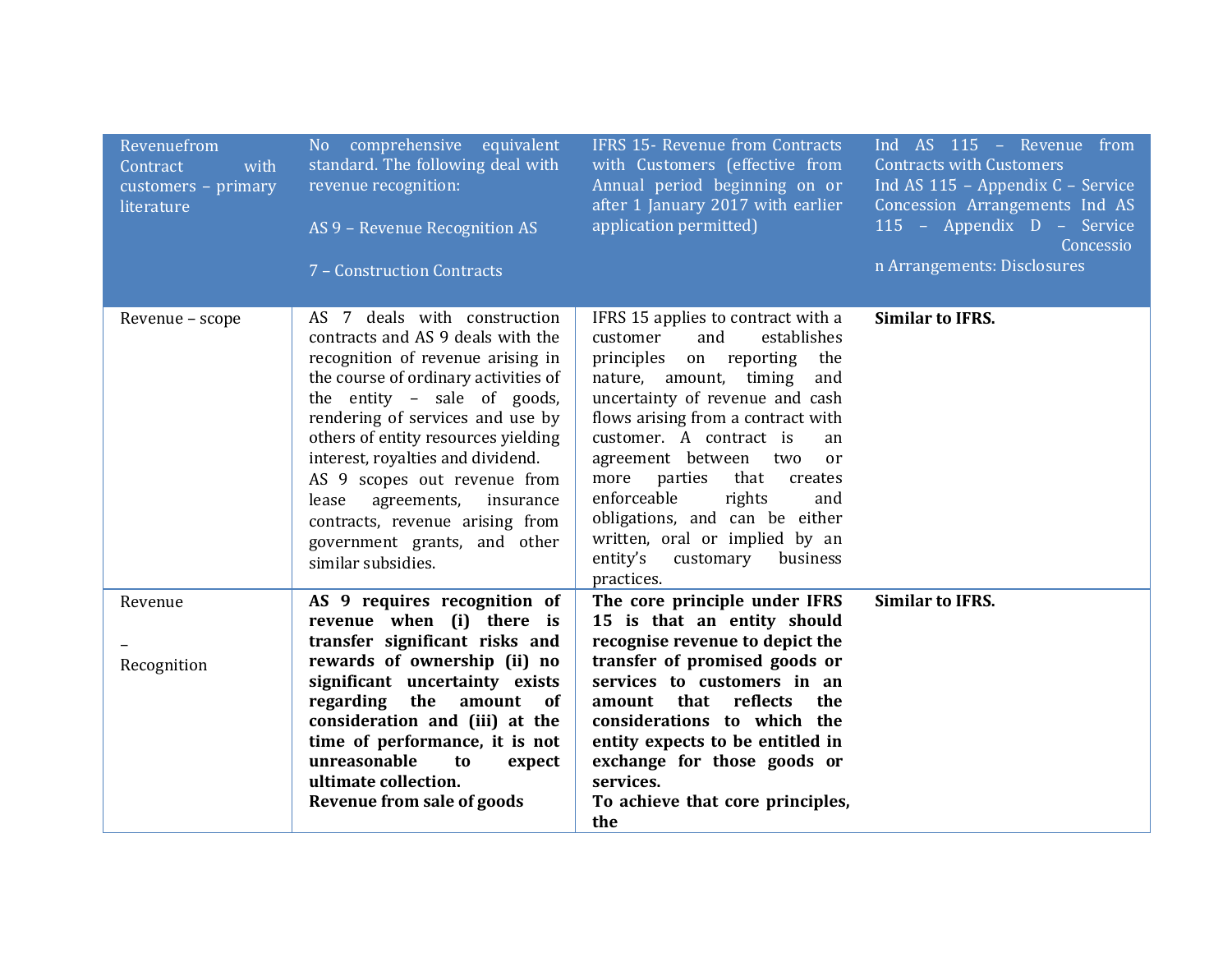|                                  | is recognised when seller has<br>transferred the property in goods<br>to the buyer for a consideration -<br>which in most cases results in or<br>coincides with transfer of significant<br>risks and rewards of ownership.<br>Revenue from service transactions<br>is usually recognised as the services<br>performed either by the<br>are<br>proportionate completion method<br>or by the completed service contract<br>method.<br>Under AS 7, contract revenue and<br>contract costs are recognised by<br>reference to the<br>percentage of<br>completion method if the outcome<br>of the contract can be estimated<br>reliably; else, revenue is recognised<br>only to the extent of contract costs<br>incurred of which recovery is<br>probable. | following steps are applied:<br>1) Identify the contract(s) with a<br>customer.<br>2)<br>Identify the performance<br>obligations in the contract (account<br>for a 'distinct' good or service).<br>3) Determine the transaction price.<br>4) Allocate the transaction price to<br>the performance obligations in the<br>contract.<br>5) Recognise revenue when the<br>entity satisfies a performance<br>obligation. |                  |
|----------------------------------|------------------------------------------------------------------------------------------------------------------------------------------------------------------------------------------------------------------------------------------------------------------------------------------------------------------------------------------------------------------------------------------------------------------------------------------------------------------------------------------------------------------------------------------------------------------------------------------------------------------------------------------------------------------------------------------------------------------------------------------------------|---------------------------------------------------------------------------------------------------------------------------------------------------------------------------------------------------------------------------------------------------------------------------------------------------------------------------------------------------------------------------------------------------------------------|------------------|
| Revenue - time value<br>of money | Revenue is not adjusted for the<br>time value.                                                                                                                                                                                                                                                                                                                                                                                                                                                                                                                                                                                                                                                                                                       | Transaction price is adjusted for the<br>time value of money when a<br>significant financing component<br>exists.                                                                                                                                                                                                                                                                                                   | Similar to IFRS. |
| <b>Revenue - disclosure</b>      | AS 7 requires disclosure of contract<br>revenue recognised, methods used<br>to recognise revenue, methods used<br>to determine stage of<br>completion, aggregate amount of                                                                                                                                                                                                                                                                                                                                                                                                                                                                                                                                                                           | of<br>Cohesive<br>disclosure<br>set<br>both<br>requirements<br>including<br>qualitative<br>quantitative<br>and<br>information about the nature,<br>amount, timing and uncertainty of                                                                                                                                                                                                                                | Similar to IFRS. |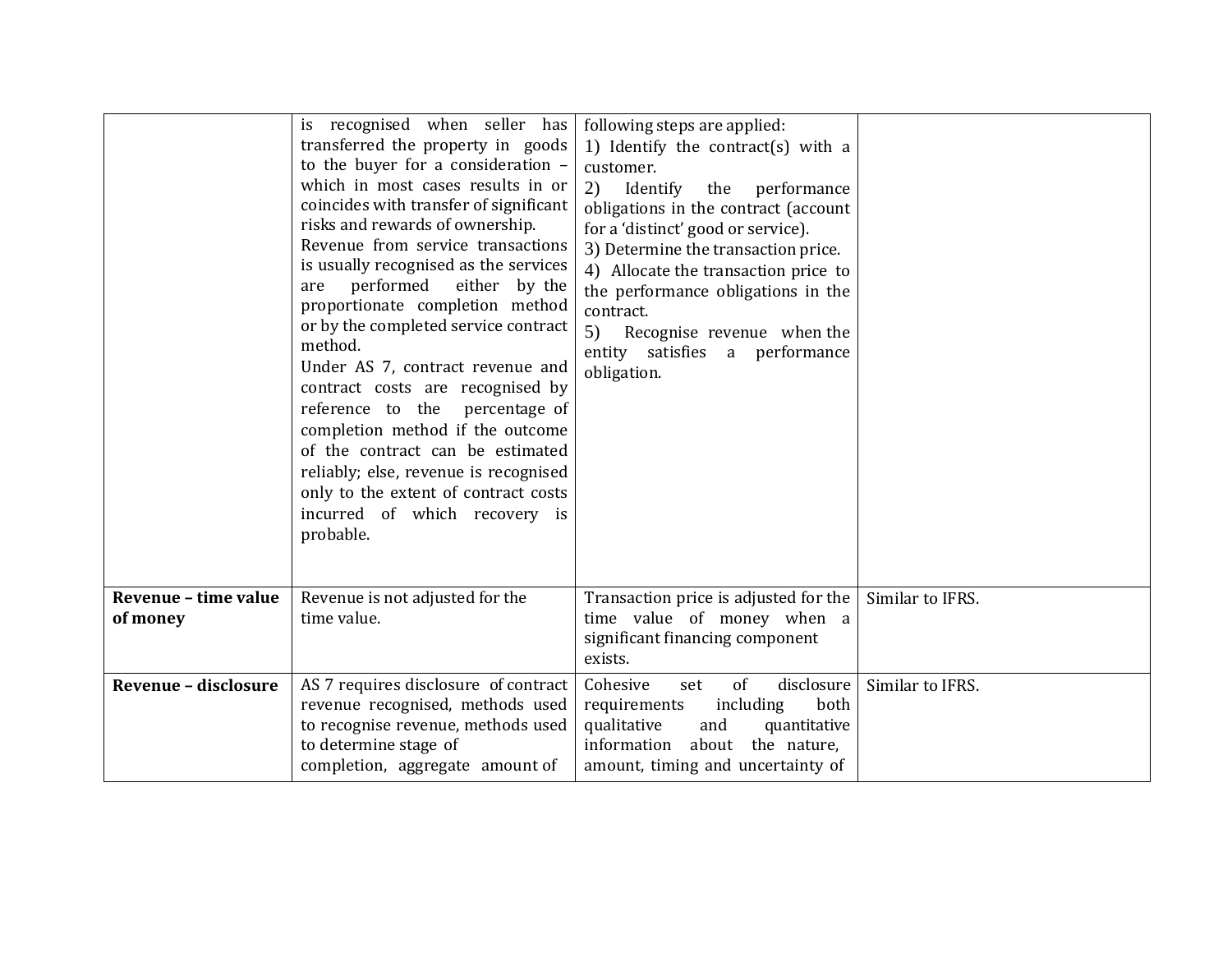|                                                           | and recognised<br>cost incurred<br>profits, amount<br>advances<br>of<br>received and amount of retentions.<br>9 requires disclosure of<br>AS<br>when<br>circumstances<br>revenue<br>recognition has been postponed<br>pending resolution of significant<br>uncertainties.<br>As per Schedule III, in the case of a<br>company other than a finance<br>company, revenue from operations<br>should disclose separately in the<br>notes to accounts the following:<br>• sale of products<br>• sale of services<br>• other operating<br>revenues Less: Excise<br>Duty<br>Turnover (Net) In the case of a<br>finance company, revenue from<br>operations should include revenue<br>from:<br>• interest; and<br>• other financial services | revenue and cash flows<br>from<br>contracts with customers.<br>Specifically, information about:<br>Revenue<br>recognised<br>from<br>$\bullet$<br>contracts with customers, including<br>the disaggregation of revenue into<br>appropriate categories<br>• Contract balances, including the<br>opening and closing balances of<br>receivables, contract assets and<br>contract liabilities;<br>Performance<br>$\bullet$<br>obligations,<br>including when the entity typically<br>satisfies its performance obligations<br>and the transaction price that is<br>allocated<br>to<br>the<br>remaining<br>performance<br>obligations<br>in a<br>contract;<br>Significant judgements,<br>$\bullet$<br>and<br>changes in judgements, made in<br>applying the requirements to those<br>contracts; and<br>• Assets recognised from the costs<br>to obtain or fulfil a contract with a<br>customer. |                  |
|-----------------------------------------------------------|--------------------------------------------------------------------------------------------------------------------------------------------------------------------------------------------------------------------------------------------------------------------------------------------------------------------------------------------------------------------------------------------------------------------------------------------------------------------------------------------------------------------------------------------------------------------------------------------------------------------------------------------------------------------------------------------------------------------------------------|--------------------------------------------------------------------------------------------------------------------------------------------------------------------------------------------------------------------------------------------------------------------------------------------------------------------------------------------------------------------------------------------------------------------------------------------------------------------------------------------------------------------------------------------------------------------------------------------------------------------------------------------------------------------------------------------------------------------------------------------------------------------------------------------------------------------------------------------------------------------------------------------|------------------|
| <b>Service Concession</b><br><b>Arrangements</b><br>scope | No specific guidance. The ICAI has<br>issued an exposure draft<br>of<br>Guidance Note on Accounting for<br>Service Concession Arrangements,<br>which is similar to IFRIC 12.                                                                                                                                                                                                                                                                                                                                                                                                                                                                                                                                                         | Prescribes accounting by private<br>sector<br>operators involved<br>in<br>provision<br>of<br>public<br>sector<br>infrastructure assets and services.<br>Under<br>service<br>concession<br>arrangements, the grantor specifies                                                                                                                                                                                                                                                                                                                                                                                                                                                                                                                                                                                                                                                              | Similar to IFRS. |